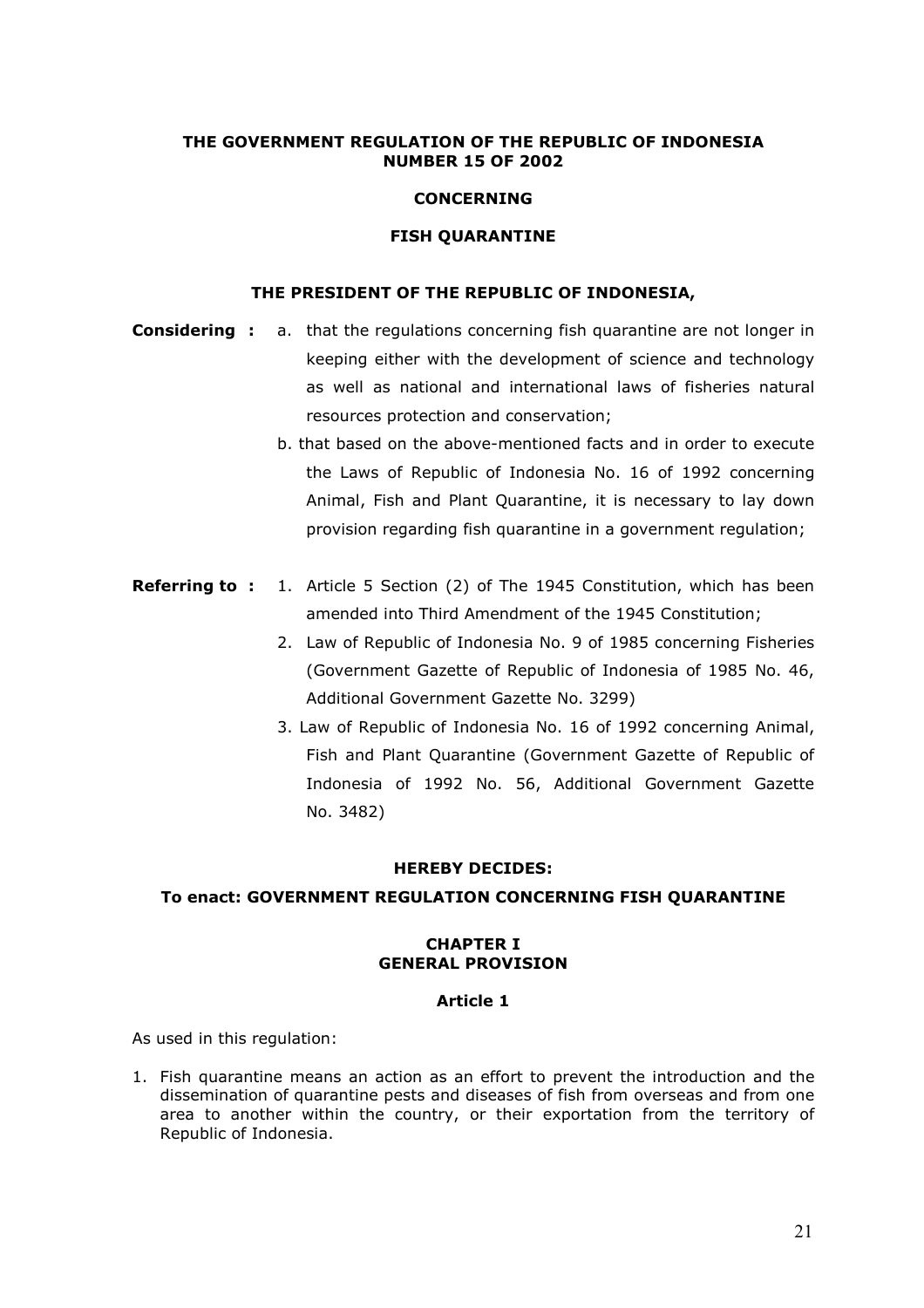- 2. Quarantine pests and diseases of fish means all pests and diseases of fish which have not been introduced and/or have been established in certain area within the territory of the Republic of Indonesia, which can spread rapidly in short period and cause social-economic losses or harmfulness to community health.
- 3. Area means region in an island, or an island, or a group of islands, within the territory of the Republic of Indonesia that is related to the prevention of the spreading of pests and diseases of fish.
- 4. Quarantine pests and diseases of fish class I means all Quarantine Pests and Diseases of Fish which can not be free from its carrier because the treatment's technologies has not been mastered.
- 5. Quarantine pests and diseases of fish class II means all Quarantine Pests and Diseases of Fish which can be free from its carrier because the treatment's technologies have been mastered.
- 6. Carrier of Quarantine Pests and Diseases of Fish, further referred to as the Carrier, means fish and/or other material capable of carrying Quarantine Pests and Diseases of Fish.
- 7. Fish means all aquatic biota the life cycle of which takes place whole or partly in water, whether alive or dead, including parts thereof.
- 8. Other material non-fish carrier which potentially capable of spreading Quarantine Pests and Diseases of Fish.
- 9. Entry means all activities purposed to transport the carrier into or from one area to another within the territory of Republic of Indonesia.
- 10. Exportation means all activities purposed to transport the carrier out of or from one area to another within the territory of Republic of Indonesia.
- 11. Fish quarantine actions, further referred to quarantine action, means all actions to prevent the introduction into, dissemination from one area to another within, or exportation Quarantine Pests and Diseases of Fish from the territory of Republic of Indonesia.
- 12. Inspection means action to check the completeness and legality of required documents, and to detect Quarantine Pests and Diseases of Fish and pests and diseases of fish.
- 13. Isolation means action to isolate the carrier that presumably affected by Quarantine Pests and Diseases of Fish and/or pests and diseases of fish in special location due to time-consumed characteristic of detection and to prevent the introduction and spreading of Quarantine Pests and Diseases of Fish to environment or place of destination.
- 14. Observation means further action to detect Quarantine Pests and Diseases of Fish and/or pests and diseases of fish in isolated carrier.
- 15. Treatment means action to set the carrier free or cure from Quarantine Pests and Diseases of Fish and/or pests and diseases of fish.
- 16. Detention means action to detent the carrier that introduced into or from one are to another within, the territory of the Republic of Indonesia.
- 17.Refusal means action to band the carrier being introduced or exported, into or from one area to another within the territory of Republic of Indonesia.
- 18. Destruction means action to destruct the carrier as following of previous quarantine action.
- 19.Release means action to allow the carrier to be introduced or exported, into or from one area to another within, the territory of the Republic of Indonesia through designated place of entry or exit after subjected to quarantine actions.
- 20. Health certificate means a legal document which signed by quarantine officer or other authority in country of origin or transit, clarify that the carrier listed in it was not infected by Quarantine Pests and Diseases of Fish and/or pests and diseases of fish.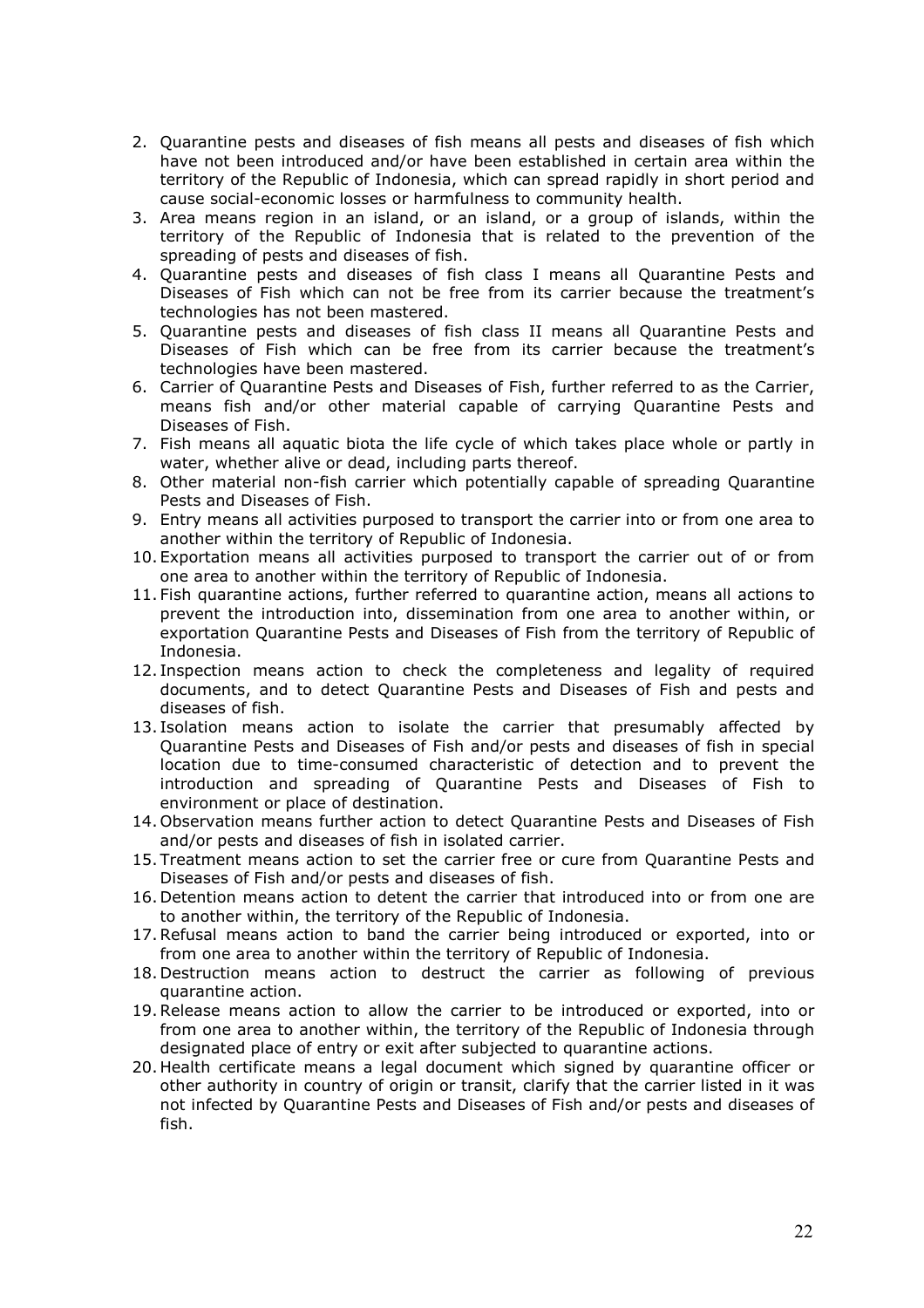- 21.Release certificate means a legal document which signed by quarantine officer or other authority, clarify that the carrier listed in it is not infected or is free from Quarantine Pests and Diseases of Fish.
- 22. Fish quarantine installation, further referred to as quarantine installation, means a place along with its equipments and facilities that use to perform quarantine action
- 23. Owner means people or corporate body who has the carrier and/or responsible for the entry, exportation or transit of the carrier.
- 24. Means of conveyance means all vessels and facilities that used to distribute the carrier.
- 25.Responsible body of means of conveyance means people or corporate body responsible for the arrival, departure or transit of means of conveyance.
- 26. Fish quarantine zone, further referred to as the quarantine zone, means a zone/region previously known to be free from Quarantine Pests and Diseases of Fish, but based on results of surveillance there is a sign of restricted infection of Quarantine Pests and Diseases of Fish, hence the carrier need to be isolated from entry or exportation from and/or into the quarantine zone in order to prevent its spreading.
- 27. Transit of the carrier means temporary stay and unloads from means of conveyance in, or in an area within the territory of the Republic of Indonesia before it proceeds to a country or area of destination.
- 28. Transit of means of conveyance means temporary stay in, or in an area within, the territory of Republic of Indonesia, before it proceeds to a country or area of destination.
- 29. Fish quarantine officer, further referred to as quarantine officer, means certain civil servant appointed to perform quarantine actions according to existing regulation.
- 30. Minister means the minister who has responsibility in fish quarantine.

### CHAPTER II QUARANTINE REQUIRMENTS

### Article 2

Any carrier imported into the territory of Republic of Indonesia shall be:

- a. Accompanied by Health Certificate issued by competent official in the country of origin or transit, except carrier classified as other article.
- b. Through the designated place of entry
- c. Notified and presented to quarantine officer at the place of entry, as mentioned in character b, for quarantine actions.

- (1) Any carrier that is moved from one area to another within the territory of the Republic of Indonesia shall be:
	- a. Accompanied with Health Certificate issued by Quarantine official at places of exit and transit, except for other article.
	- b. Transported through designated place of entry and exit
	- c. Notified and presented to quarantine officer at the place of entry and exit as mentioned in character b, for quarantine actions.
- (2) Obligation as mentioned in Section (1) shall apply to any carrier moved or transported from unfree area to free area of Quarantine Pests and Diseases of Fish.
- (3) Determination of area as mentioned in Section (2) is done by the Minister based on the results of monitoring and surveillance of distributional area and risk analysis of Quarantine Pests and Diseases of Fish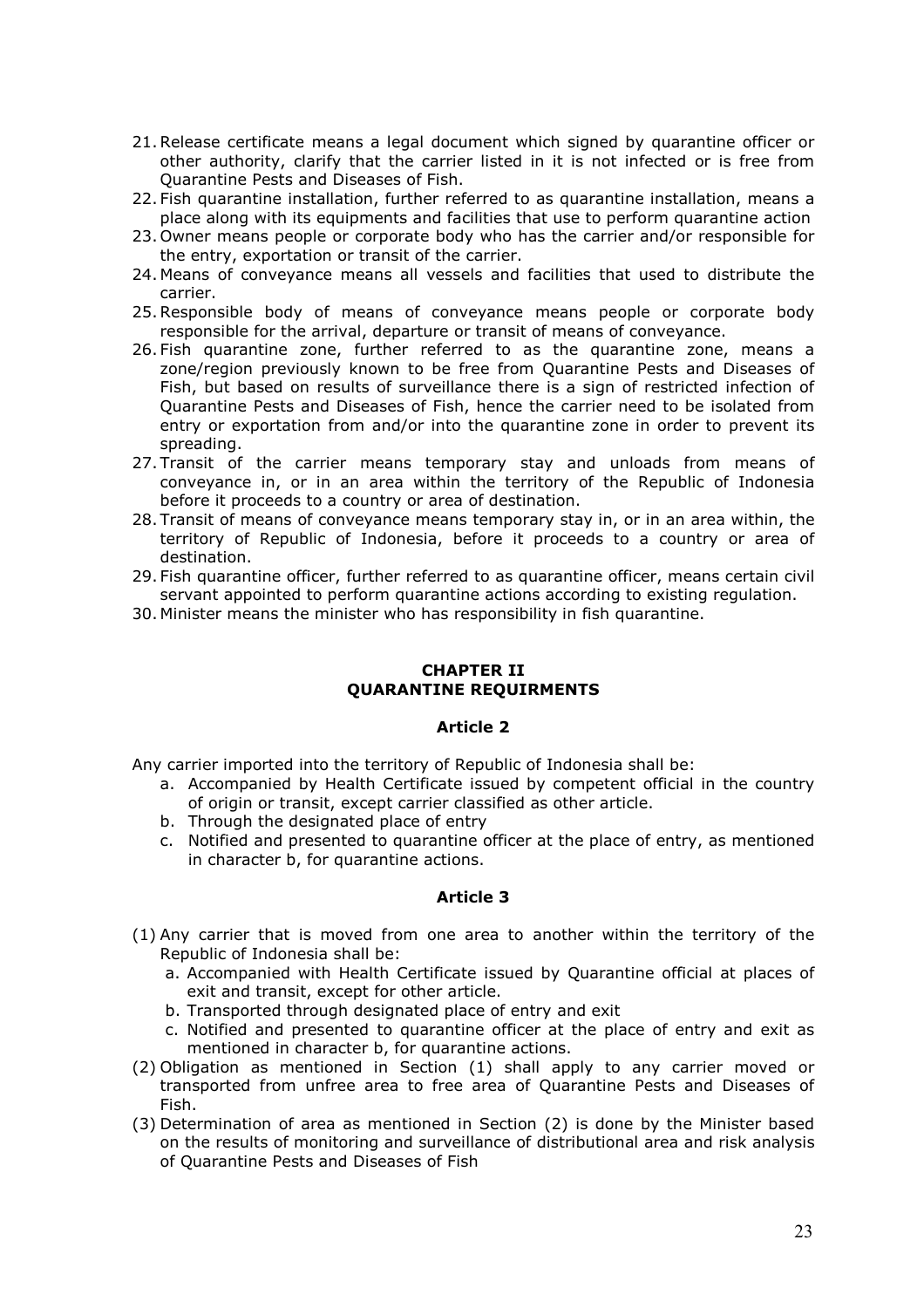Any carrier to be exported from the territory of Republic of Indonesia shall be:

- a. Accompanied by Health Certificate issued by Quarantine official at the place of exit, if required by the destination country.
- b. Through the designated places of export/release.
- c. Notified and presented to quarantine officer at the place of exit as mentioned in Character b, for quarantine actions.

### Article 5

- (1) In addition to obligated requirements as mentioned in Article 2, Article 3 and Article 4, in certain cases the Minister may issue additional obligations.
- (2) Additional obligations as mentioned in Section (1) are in the form of technical requirement and/or management of disease.
- (3) Additional obligations as mentioned in Section (1) are regulated further with Minister Decree.

#### CHAPTER III QUARANTINE ACTIONS

#### Part One General

#### Article 6

- (1) Any carrier imported into, or to be moved from area to another within, or transit in, the territory of Republic of Indonesia shall be subjected to the quarantine actions.
- (2) Any carrier exported from the territory of Republic of Indonesia through the designated place of exit, shall be notified and presented to quarantine officer and be subjected to quarantine actions if required by destination country.
- (3) Quarantine actions as mentioned in Section (2) and Section (2) includes inspection, isolation, observation, treatment, detention, refusal, destruction and release.
- (4) Quarantine actions are perform by quarantine officer at the place of entry and/or exit, whether inside or outside of designated quarantine installation.
- (5) Quarantine action as mentioned in Section (3) may be perform onboard of means of conveyance.

### Part Two Entry of the Carrier

- (1) For any entry of carrier which has form as:
	- a. Baggage, the owner obligates to notify and present the carrier along with required documents to quarantine officer on the time of arrival at the place of entry;
	- b. Postal packages of non-live fish, the owner obligates to notify the arrival at least 5 (five) days after received the notification from postal office, and present it along with required documents to the quarantine officer after the package is delivered by postal officer.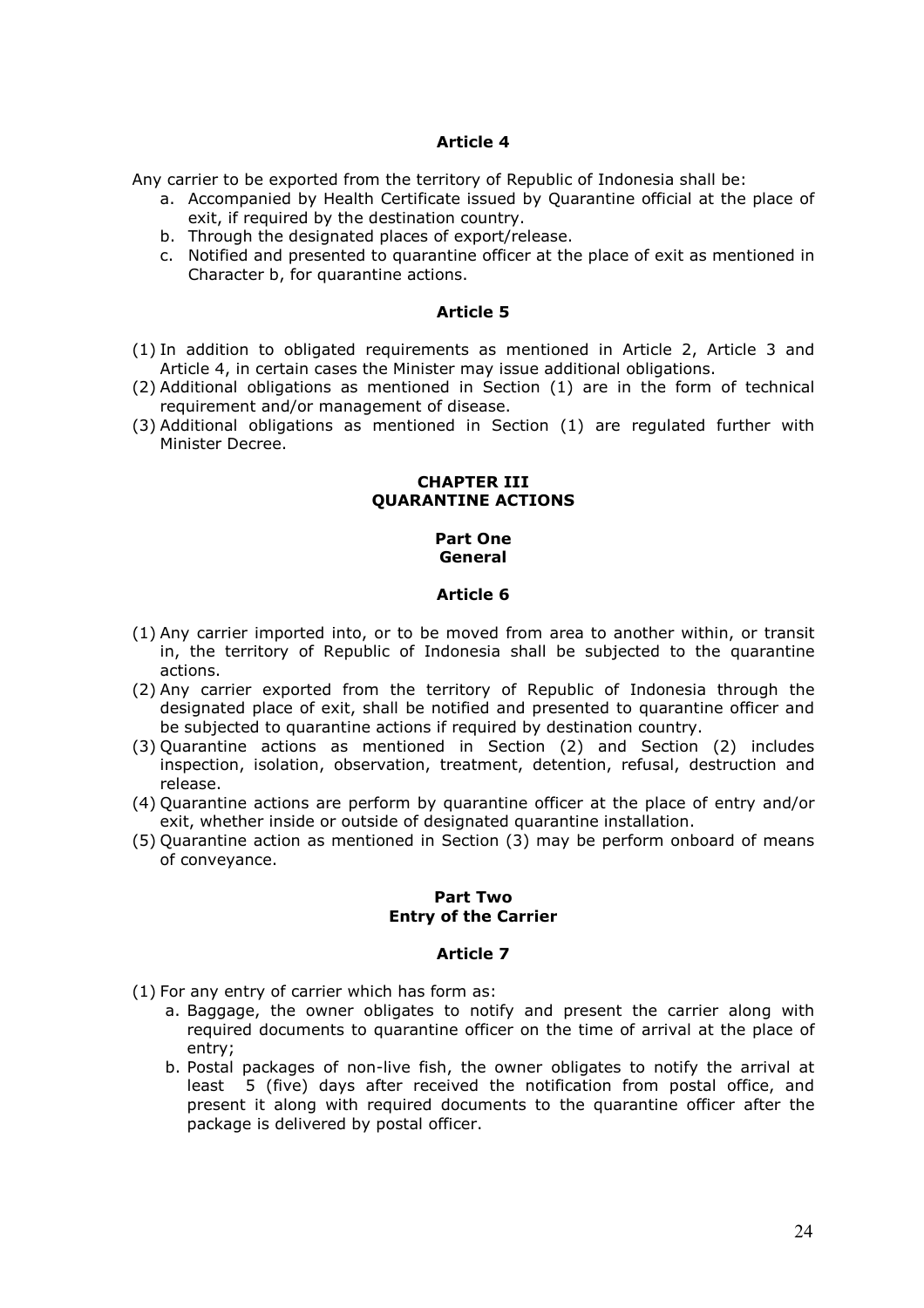- c. Cargo of live fish, the owner obligates to notify the arrival at least 2 (two) days and present it along with required documents to the quarantine officer on the time of arrival at places of entry.
- d. Cargo of dead fish, the owner obligates to notify the arrival at least 1 (one) day and present it to quarantine officer on the time of arrival at places on entry.
- e. Other articles, the owner obligates to notify and present it to the quarantine officer on the time of arrival at places of entry.
- (2) Regulation concerning quantity, type and size of baggage as mentioned in Section (1) Character a, regulate further with Minister Decree.

If the regulation as mentioned in Article 7 Section (1) can be carried out by the owner, the carrier shall be subjected to quarantine action.

#### Article 9

- (1) Quarantine action as mentioned in Article 8, is initiated by inspection.
- (2) Inspection as mentioned in Section (1) is meant to inspect the completeness and accuracy of document and also to detect Quarantine Pests and Diseases of Fish.
- (3) Inspection as mentioned in Section (2) is performed:
	- a. After the carrier is unloaded from means of conveyance
		- b. Onboard of means of conveyance
- (4) Inspection as mentioned in Section (3) is carried out coordinatively with relevant institutions.

### Article 10

- (1) The Inspection carried out after the carrier is unloaded from means of conveyance without attached Health Certificate and other documents of which required as additional requirement is conducted along with detention for maximum 3 (three) days.
- (2) If in that period as mentioned in Section (1) the required documents have not been completed yet, the carrier shall be subjected to refusal.
- (3) If after the 3 (three) days period of refusal, the carrier do not re-exported, it should be subjected to destruction.

#### Article 11

The carrier that fulfilled the requirements or the owner could complete the requirement in period of time as mentioned in Article 10 Section (1), shall be under inspection to detect Quarantine Pests and Diseases of Fish.

#### Article 12

If the result of inspection as mentioned in Article 11 states that the carrier is:

- a. Not infected or free from Quarantine Pests and Diseases of Fish, it shall be released.
- b. Presumably infected by Quarantine Pests and Diseases of Fish and for further detection requires an indefinitely long period, special facilities, and controlled environment condition, it shall be kept in isolation for observation.
- c. Infected by Quarantine Pests and Diseases of Fish Class I, or damage, or is in decaying condition, or a prohibited-importation species, it shall be subjected to destruction.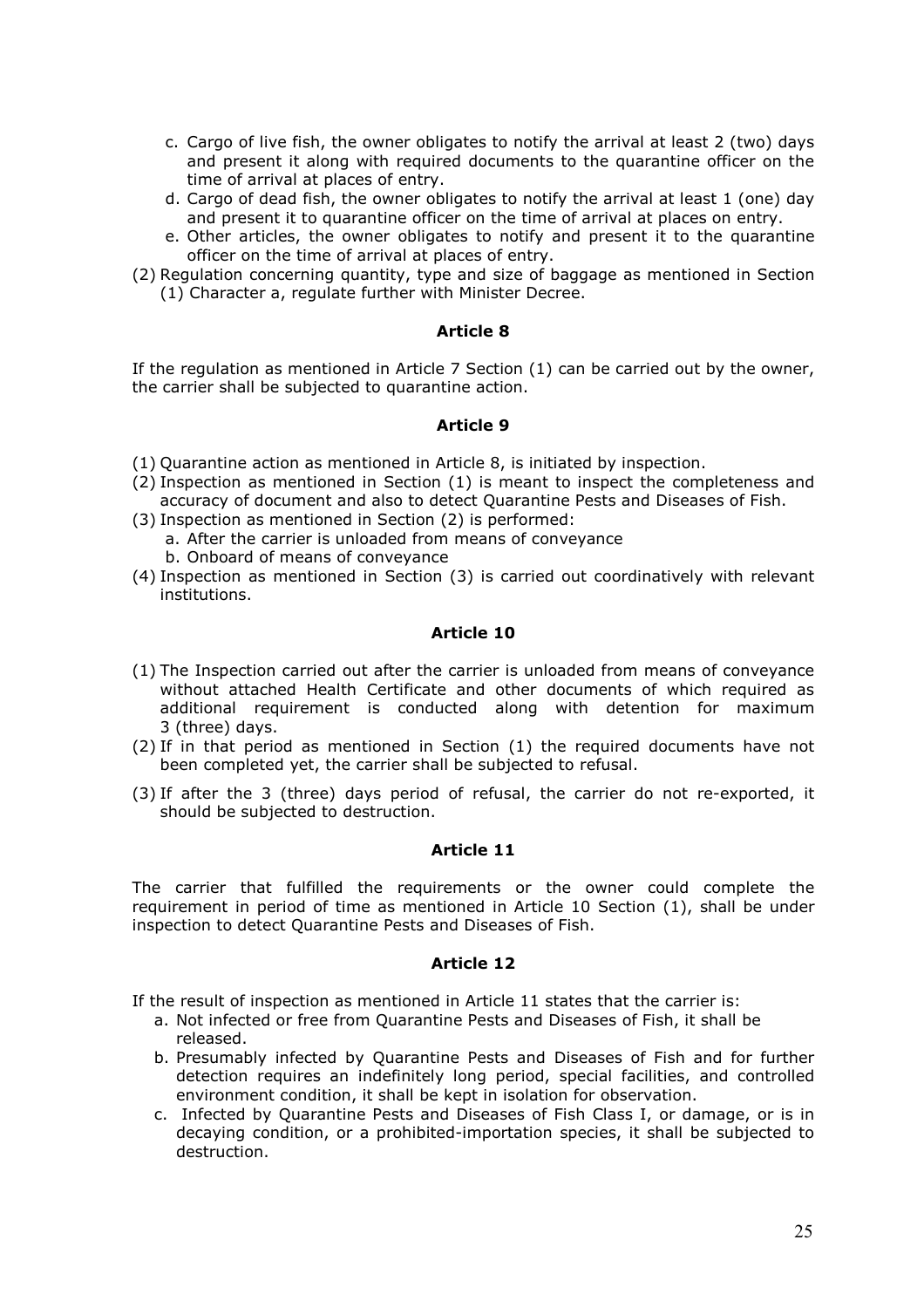d. Infected by Quarantine Pests and Diseases of Fish Class II, it shall be subjected to treatment.

## Article 13

- (1) If after being kept in isolation for observation as mentioned in Article 12 Character b, the carrier is:
	- a. Carrying the Quarantine Pests and Diseases of Fish Class I, it shall be subjected to destruction
	- b. Carrying the Quarantine Pests and Diseases of Fish Class II, it shall be subjected to treatment.
- (2) If after being subjected to treatment as mentioned in Section (1) Character b, the carrier is:
	- a. Could be free from Quarantine Pests and Diseases of Fish Class II, it shall be releases.
	- b. Could not free from Quarantine Pests and Diseases of Fish Class II, it shall be subjected to destruction.

#### Article 14

If after being subjected to treatment as mentioned in Article 12 Character d, the carrier is

- a. can be free from quarantine pests and diseases of fish Class II, it shall be released by giving the releases certificate
- b. can not be free from quarantine pests and diseases of fish Class II, it shall be subjected to destruction

## Article 15

- (1) The carrier inspected onboard of means of conveyance that uncompleted by health certificate from country or area of origin and other documents that required as additional requirement shall be under detention for maximum 3 (three) days.
- (2) If in the period of time as mentioned in Section (1) the required documents have not completed yet, the carrier shall be subjected to refusal.
- (3) If in period of 3 (three) days after refusal, the carrier have not re-exported yet, it shall be subjected to destruction.

### Article 16

The carrier with complete documents or the owner can complete the requirements in the periods as mentioned in Article 15 Section (1); it shall be subjected to inspection in order to detect quarantine pests and diseases of fish.

- (1) If the inspection of the carrier onboard of means of conveyance as mentioned in Article 16 shows that the carrier is:
	- a. Free from quarantine pests and diseases of fish which can be detected onboard, it can be unloaded from means of conveyance for release by giving release certificate
	- b. Not free from quarantine pests and diseases of fish Class I which can be detected onboard, or in condition of decaying, or damaged, or as prohibited importation species, its entry shall be rejected.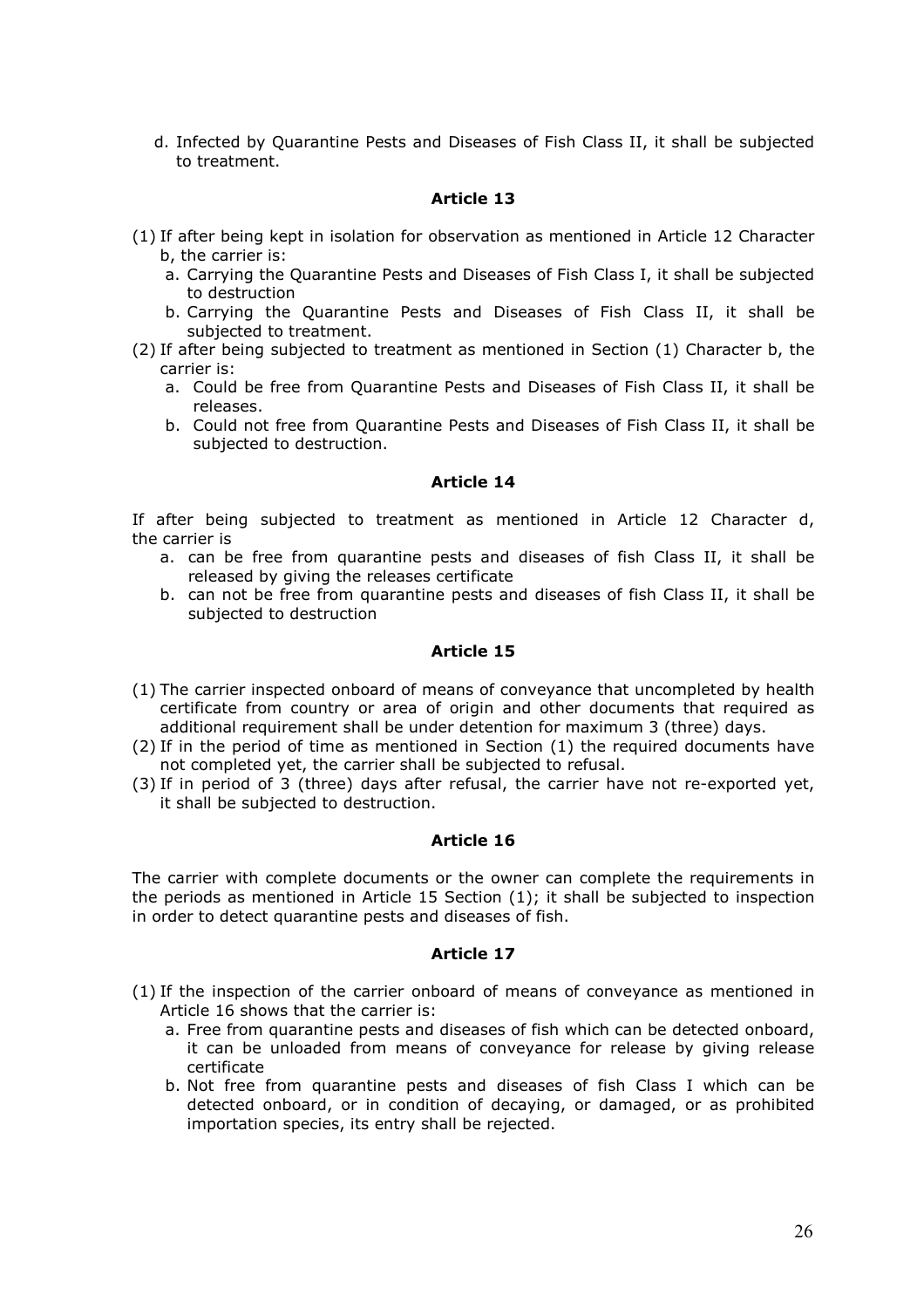- c. Not free from quarantine pests and diseases of fish Class II which can be detected onboard, it shall be subjected to treatment onboard of means of conveyance.
- d. Unable to be detected from pests and diseases of fish onboard of means of conveyance, with approval of quarantine officer it shall be subjected to destruction.
- (2) If the carrier as mentioned in Section (1) Character b and have unloaded from means of conveyance without any approvals from quarantine officer, it shall be subjected to destruction.

If after being subjected to inspection as mentioned in Article 17 Section (1) Character c, the carrier:

- a. Can be free from quarantine pests and diseases of fish Class II, it shall be releases by giving the release certificate.
- b. Can not be free from quarantine pests and diseases of fish Class II, it shall be subjected to refusal.

### Article 19

- (1) If after being subjected to isolation and observation as mentioned in Article 17 Section (1) Character d, the carrier is:
	- a. Free from quarantine pests and diseases of fish, it shall be issued a release certificate.
	- b. Not free from quarantine pests and diseases of fish Class I, it shall be subjected to destruction.
	- c. Not free from quarantine pests and diseases of fish Class II, it shall be subjected to treatment.
- (2) If after being subjected to treatment as mentioned in Section (1) Character c, the carrier:
	- a. Can be free from quarantine pests and diseases of fish Class II, it shall be releases by giving a release certificate.
	- b. Can not be free from quarantine pests and diseases of fish Class II, it shall be subjected to destruction.

#### Article 20

- (1) The responsible body of means of conveyance or their representative shall notify the arrival of their means of conveyance to quarantine officer at the place of entry in the following conditions:
	- a. For ships, the report on the arrival is done at places of entry prior to the arrival
	- b. For land or air transportation, the report on the arrival is done at the time of arrival.
- (2) Upon arrival of means of conveyance as mentioned in Section (1) at places of entry, the responsible body of means of conveyance or its representative submits the list or information on the loaded cargo and other documents/declarations to quarantine officer at places of entry.

### Article 21

Concerning the means of conveyance as mentioned in Article 20, after arrival at places of entry, the inspection is carried out as far as there are strong reasons that the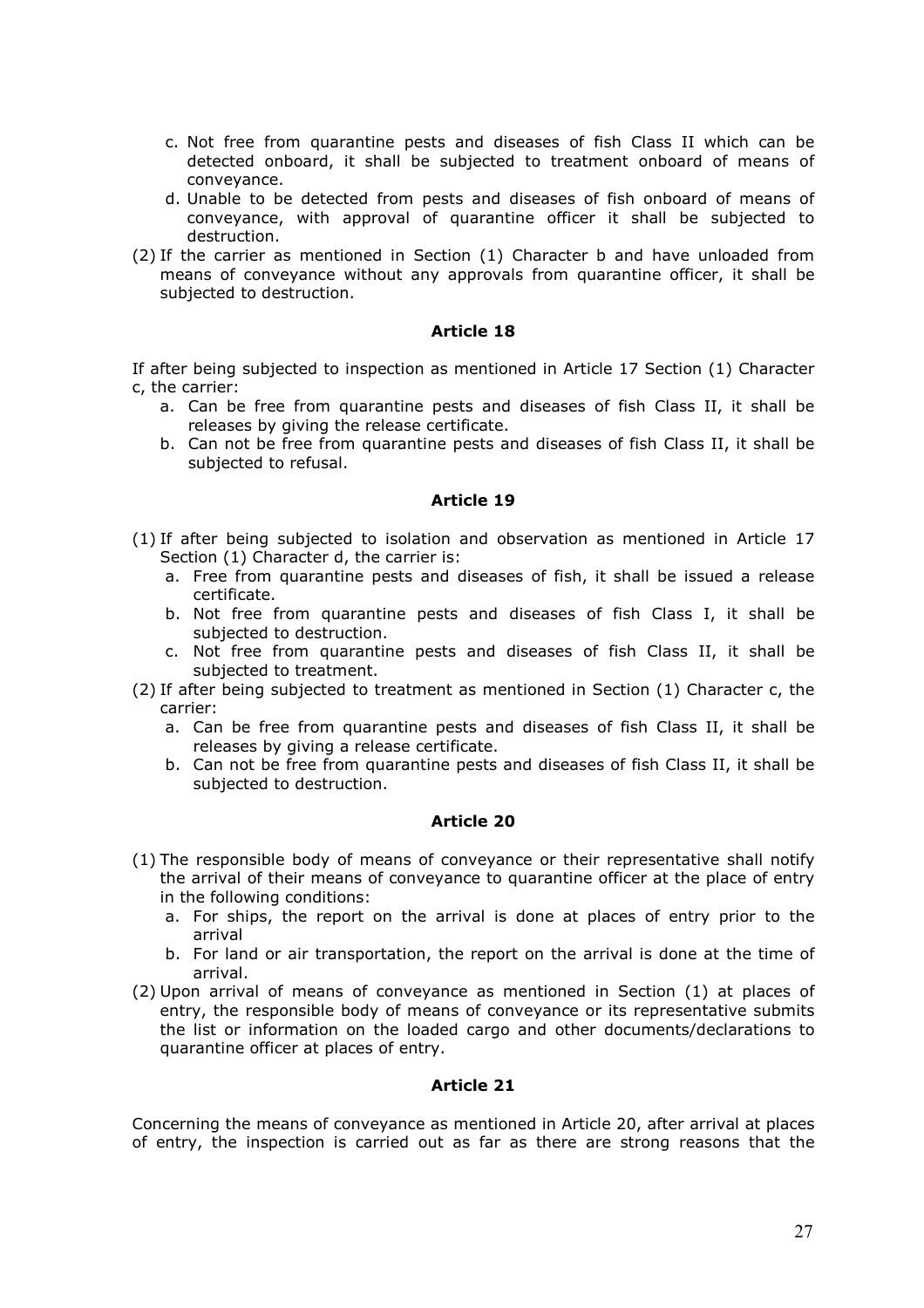vehicle can be a source of quarantine pests and diseases of fish in following conditions:

- a. For ships, the inspection shall be carried out before or at time of arrival of ship.
- b. For air or land transportation, the inspection shall be carried out at the time of arrival.

#### Article 22

- (1) If after the inspection as mentioned in Article 21, it is found or suspected the existence of quarantine pests and diseases of fish, the means of conveyance shall be subjected to treatment.
- (2) By considering the provision of Article 20 and Article 21, the cargo except person onboard of means of conveyance as mentioned in Section (1) is only allowed to be unloaded from it after being subjected to treatment.
- (3) The treatment of person can be done onboard of means of conveyance, or after they get off from it.

#### Article 23

- (1) Any importation of the carrier that inappropriate arranged, or its ownership is unknown, shall be subjected to detention.
- (2) If in 3 (three) days after detention the carrier as mentioned in section (1), such as live fish, fresh and frozen fish has not been arranged yet, or the ownership is still unknown, it should be subjected to destruction.
- (3) Except for the carrier mentioned in Section (2), if in the period of 14 (fourteen) days after detention have not arranged yet, or its ownership remain unknown, it shall be subjected to refusal.
- (4) If in the period of 14 (fourteen) days as mentioned in Section (3) the carrier has not been re-exported from the territory of Republic of Indonesia, it should be subjected to destruction.

#### Article 24

Further conditions concerning quarantine actions for entry of the carrier will be issues by Ministry Decree.

### Part Three Exportation of the Carrier

## Article 25

The carrier that will be transported from one area to another within the territory of Republic of Indonesia which in form of:

- a. Baggage, the owner shall notify and present the carriers to quarantine officers at place of exit at least prior to departure.
- b. Cargoes or postal objects or other articles, the owner shall notify and present the carriers to quarantine officers at places of exit at least 1 (one) day before being subjected to quarantine actions.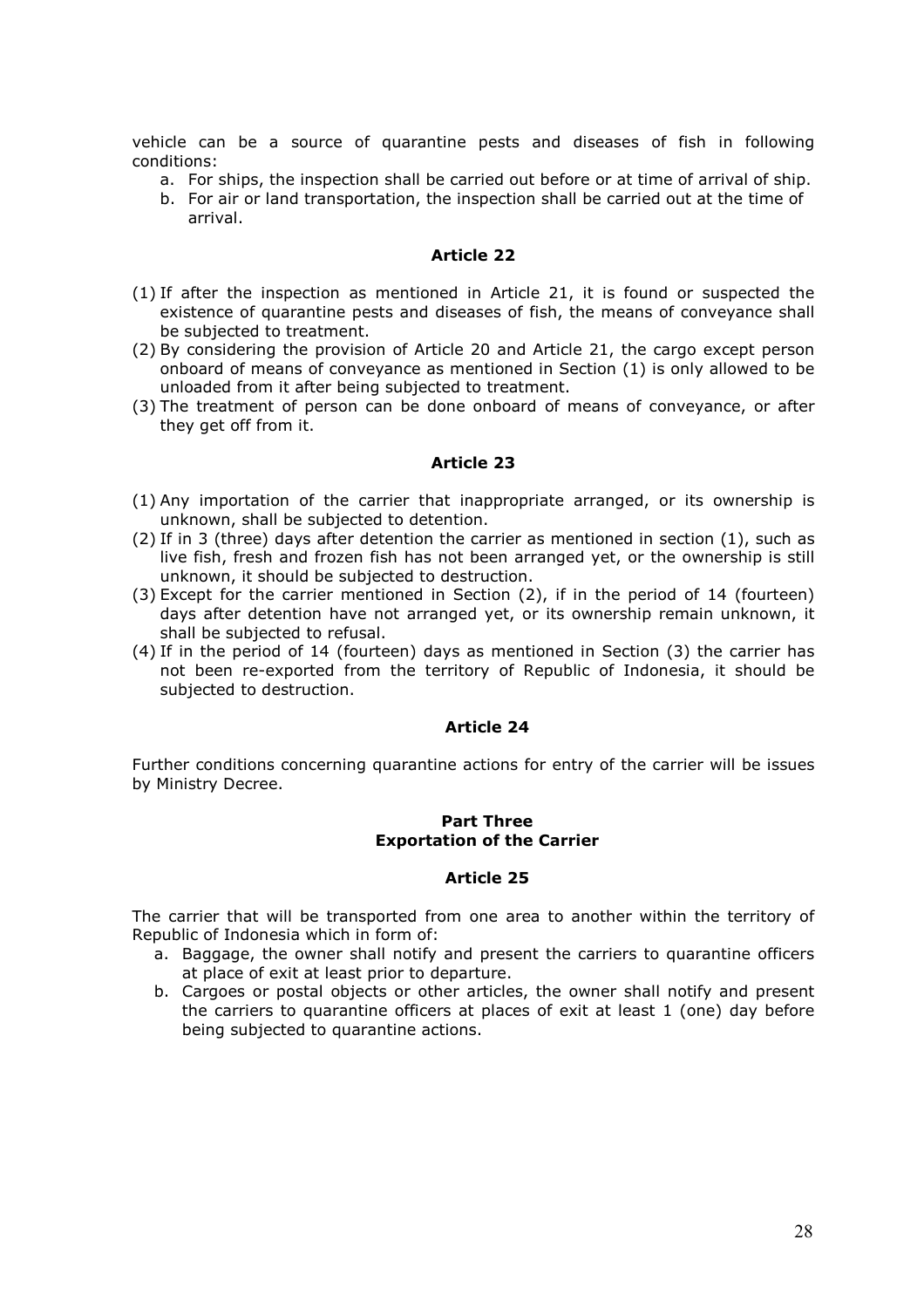The carriers that will be exported from the territory of Republic of Indonesia which in form of:

- a. Baggage, the owner shall notify and present the carriers to quarantine officers at places of exit at least prior to departure, and quarantine actions will be performed if it is requested by country of destination.
- b. Cargoes, or postal objects, the owner shall notify and present the carriers to quarantine officers at place of exit at least 1 (one) day before being subjected to quarantine actions if requested by destination country.

## Article 27

After the carrier as mentioned in Article 25 and Article 26 has been presented to quarantine officers, it might be subjected to inspection.

## Article 28

If after being subjected to inspection, the carrier will be moved from one area to another within the territory of Republic of Indonesia is:

- a. Reliable as mentioned in Article 3 and free from quarantine pests and diseases of fish, it shall be released by giving it a Health Certificate;
- b. Prohibited to be moved from a given area; its exportation shall be refused.
- c. Infected by quarantine pests and diseases of fish class I or damaged or in condition of decaying, its exportation shall be refused.
- d. Infected by quarantine pests and diseases of fish class II, it shall be subjected to treatment.
- e. Its exportation requires the isolation and observation procedure, it shall be subjected to isolation for observation.

## Article 29

If after being subjected to isolation and observation as mentioned in Article 26 Character e, the carrier is:

- a. Infected by quarantine pests and diseases of fish Class I, its exportation shall be refused.
- b. Infected by quarantine pests and diseases of fish Class II, it shall be subjected to treatment.
- c. Free from quarantine pests and diseases of fish, it shall be released by giving it a health certificate.

# Article 30

If after being subjected to treatment as mentioned in Article 28 Character d or Article 29 Character b, the carrier:

- a. Cannot be free from quarantine pests and diseases of fish Class II, its exportation shall be refused.
- b. Can be free from quarantine pests and diseases of fish Class II, it shall be released by giving it a health certificate.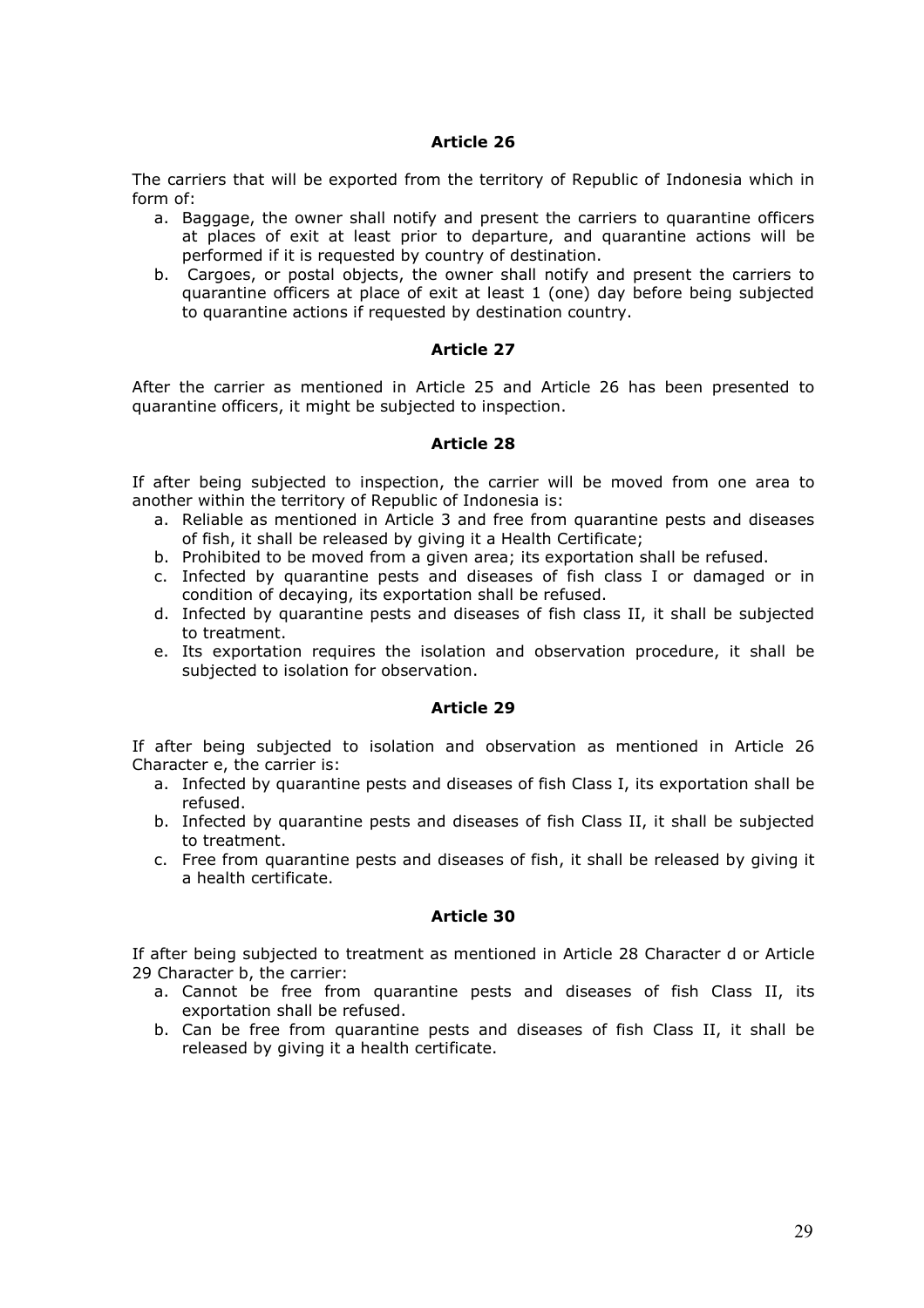If after being subjected to inspection, in fact, the carrier that will be exported from the territory of the Republic of Indonesia is:

- a. Reliable as mentioned in Article 4, and not infected by pests and diseases of fish as requested by destination country, it shall be released by giving it a health certificate.
- b. A prohibited object to destination country, its exportation shall be refused.
- c. In condition of decaying, or damaged, its exportation shall be refused.
- d. Infected by pests and diseases of fish as requested by destination country, it shall be subjected to treatment.
- e. Its exportation requires undergoing to isolation and observation, it shall be subjected to isolation for observation.

## Article 32

If after being subjected to isolation and observation as mentioned in Article 31 Character e, the carrier was:

- a. Infected by pests and diseases of fish as required by destination country, it shall be subjected to treatment.
- b. Not infected by pests and diseases of fish as required by destination country, it shall be released by giving it a health certificate.

## Article 33

If after being subjected to treatment as mentioned in Article 31 Character d or Article 32 Character a, the carrier:

- a. Cannot be free from pests and diseases of fish as required by destination country, its exportation shall be refused.
- b. Can be free from pests and diseases of fish as required by destination country, it shall be released by giving it a health certificate.

### Article 34

Further regulation concerning quarantine actions for exportation the carrier will be issued by Ministry Decree.

#### Part Four **Transit**

## Article 35

- (1) To prevent the introduction and the spreading of quarantine pests and diseases of fish through means of conveyance of transit and the carrier to or from one area to another within, the territory of the Republic of Indonesia, the transit is allowed only at designated place of entry and exit.
- (2) Upon the arrival of means of conveyance as mentioned in Section (1) at places of entry or exit, the responsible body of them or their legal representative shall notify the arrival of means of conveyance and the carrier to local quarantine officer.
- (3) During transit, the carrier shall be under provision of quarantine officer.

### Article 36

(1) The carrier as mentioned in Article 35 Section (1) should be accompanied by a health certificate from area or country of origin.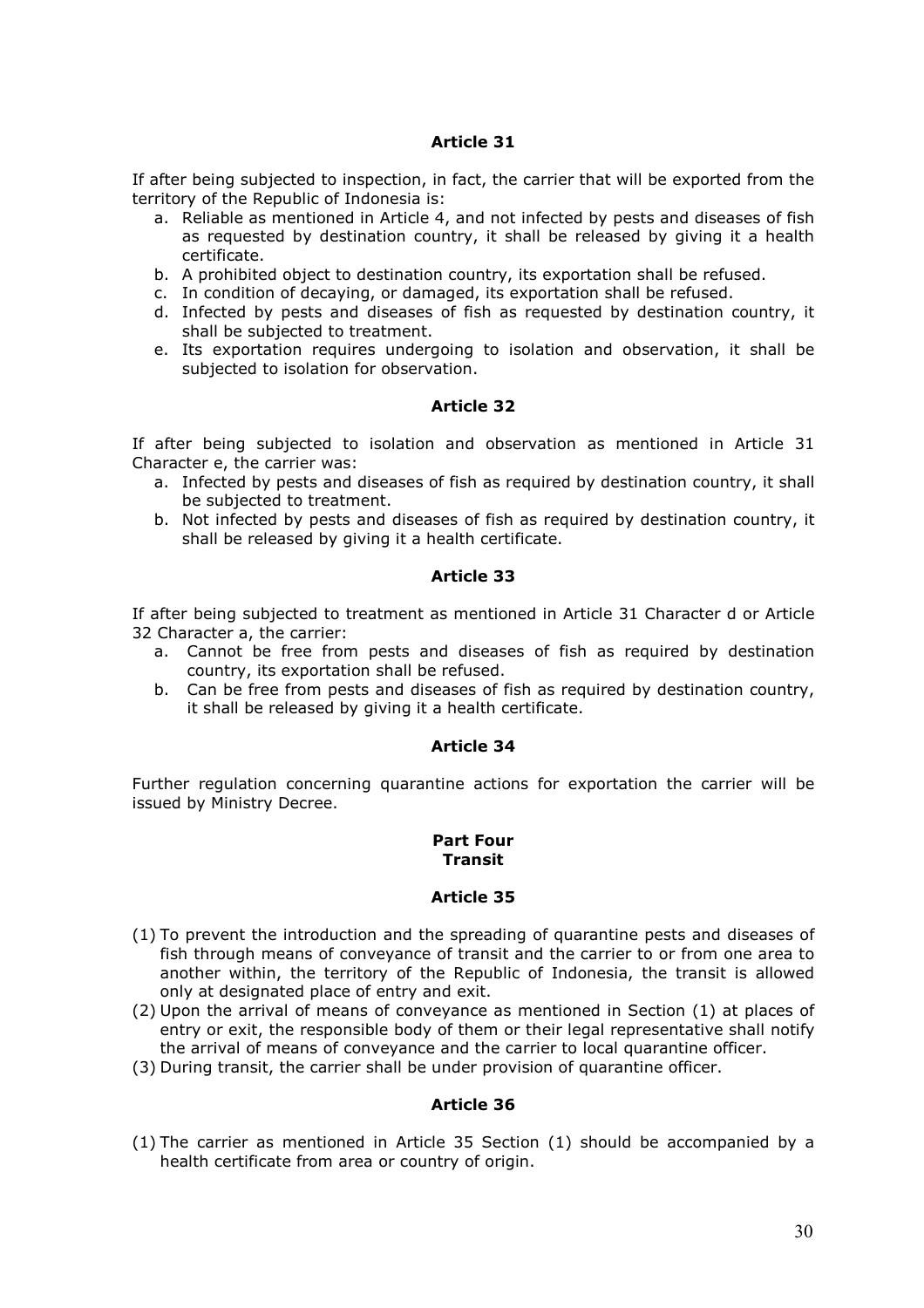- (2) The carrier that requires an addition or replacement of water or oxygen and/or others should be notified and that activity should be carried out under provision of quarantine officer.
- (3) The carrier that during transit is still wrapped or do not require the addition, replacement or others, is under supervision of quarantine officers.
- (4) Packing materials, gears/tools, and water that used during transit shall be subjected to treatment or destruction.

- (1) Concerning to the carrier as mentioned in Article 36 Section (2), which presumably have infected by quarantine pests and diseases of fish, or damaged, or in condition of decaying, the means of conveyance of transit shall be ordered to depart the transit area immediately
- (2) If at least 2 (two) days after received order to depart the transit area as mentioned in Section (1) and it have not departed yet, the carrier shall be subjected to destruction.

#### Article 38

If the country or area of origin requires health certificate, the quarantine officer at places of transit obligates to carry out quarantine action as mentioned in Article 7 up to Article 23.

#### Article 39

Concerning the means of conveyance of the carrier as mentioned in Article 37 section (1), which could not continue their journey, they shall be subjected to provisions as mentioned in Part Two, Article 21, Article 22 and Article 23.

#### Article 40

- (1) For the means of conveyance, that transit in outbreak country or area shall be subjected to quarantine actions.
- (2) Transit of the carrier is originated from out breaking country or area is only allowed for means of conveyance.

### Article 41

Further regulation concerning quarantine actions for transit will be issued by Ministry Decree.

#### Part Five Means of Conveyance that Moored or Landed in emergency situation

- (1) If ships or air planes which are carrying the carrier was moored or landed at designated place of entry and exit because of emergency situation, the responsible body of ships/planes or their legal representative should report it immediately to quarantine officer at the nearest place of entry and exit.
- (2) Unless for persistent reasons, loaded carrier, gears/tools. Other articles or materials on ship or planes are not allowed to unload from means of conveyance before have been inspected and permitted by quarantine officer.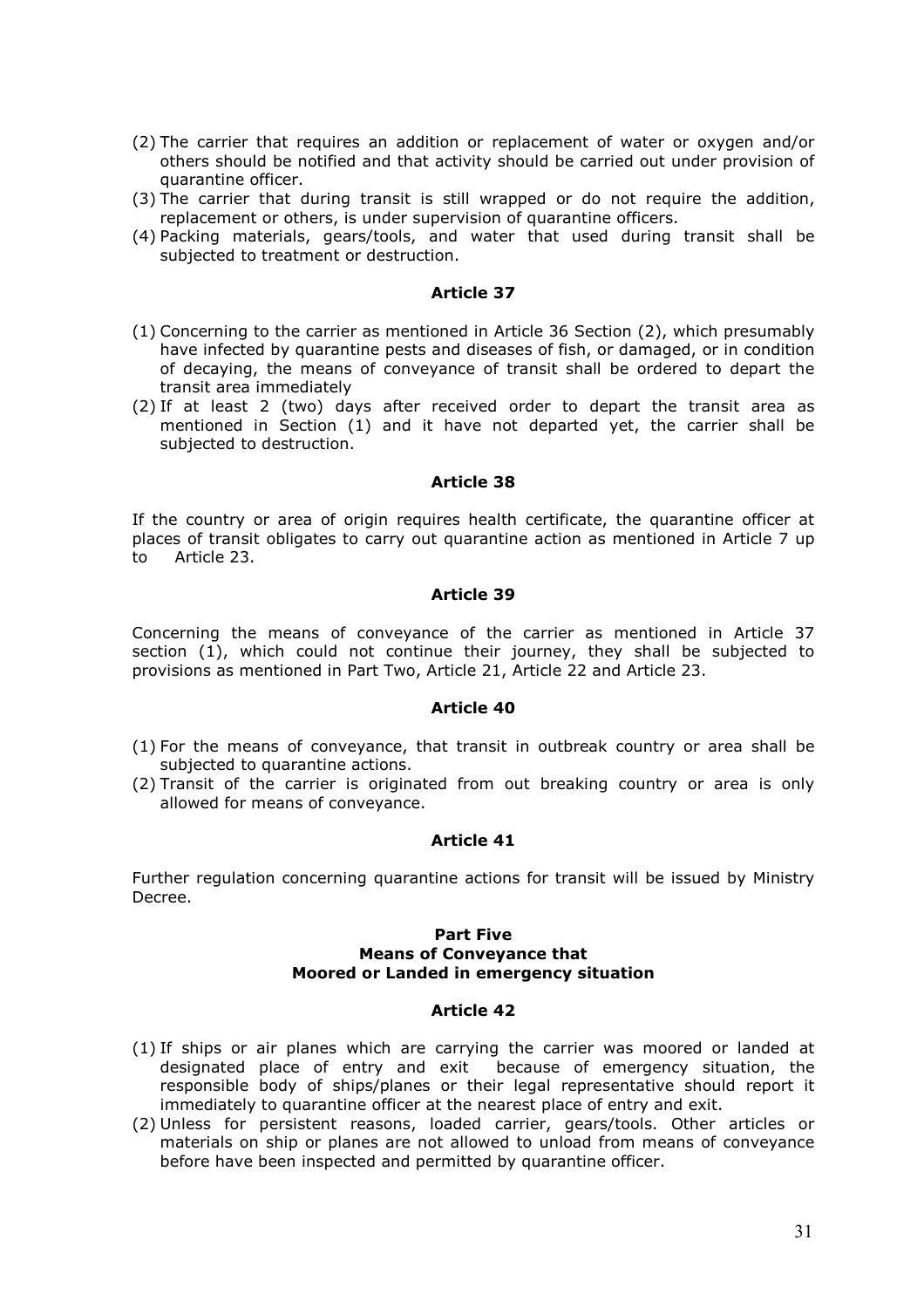- (3) Concerning to the means of conveyance that moored or landed in emergency situation, which is unable to continue their journey, the loaded carrier will be subjected to regulation concerning the entry of carrier as mentioned in Part Two, Chapter III.
- (4) If ships or planes that moored or landed in emergency situation are able to continue their journey, the loaded carrier will be subjected to regulation concerning transit of the carrier as mentioned in Article 35 up to Article 40, Part Four, and Chapter III.

Further regulation concerning quarantine actions for means or conveyance that moored or landed in emergency situation will be issued by Minister Decree.

#### Part Six Quarantine action outside The designated place of entry/exit

#### Article 44

- (1) In certain situation, quarantine actions may be carried out outside the designated place of entry and exit.
- (2) Quarantine actions as mentioned in Section (1) may be carried out either in or outside the designated quarantine installation.
- (3) Upon the quarantine actions that carried out outside quarantine installation as mentioned in Section (2), the place of installation shall fulfills the requirement for being used for quarantine actions.

#### Article 45

Quarantine actions as mentioned in Article 44 will prevail according to regulations as mentioned in Part Two and Part Three of Chapter III.

### Part Seven Quarantine actions by third party

#### Article 46

- (1) Third party might carry out certain quarantine actions under agreement and supervision of quarantine officer.
- (2) Ministry Decree will issue further regulation concerning quarantine actions by third party.

## Part Eight Quarantine actions for other carrier

- (1) Other carriers in form of garbage, which have contacted to fish that unloaded from means of conveyance at places of entry or exit should be subjected to destruction by responsible body of means of conveyance of their legal representative under supervision of quarantine officer.
- (2) Destruction for other carriers as mentioned in Section (1) should be carried out without place of entry.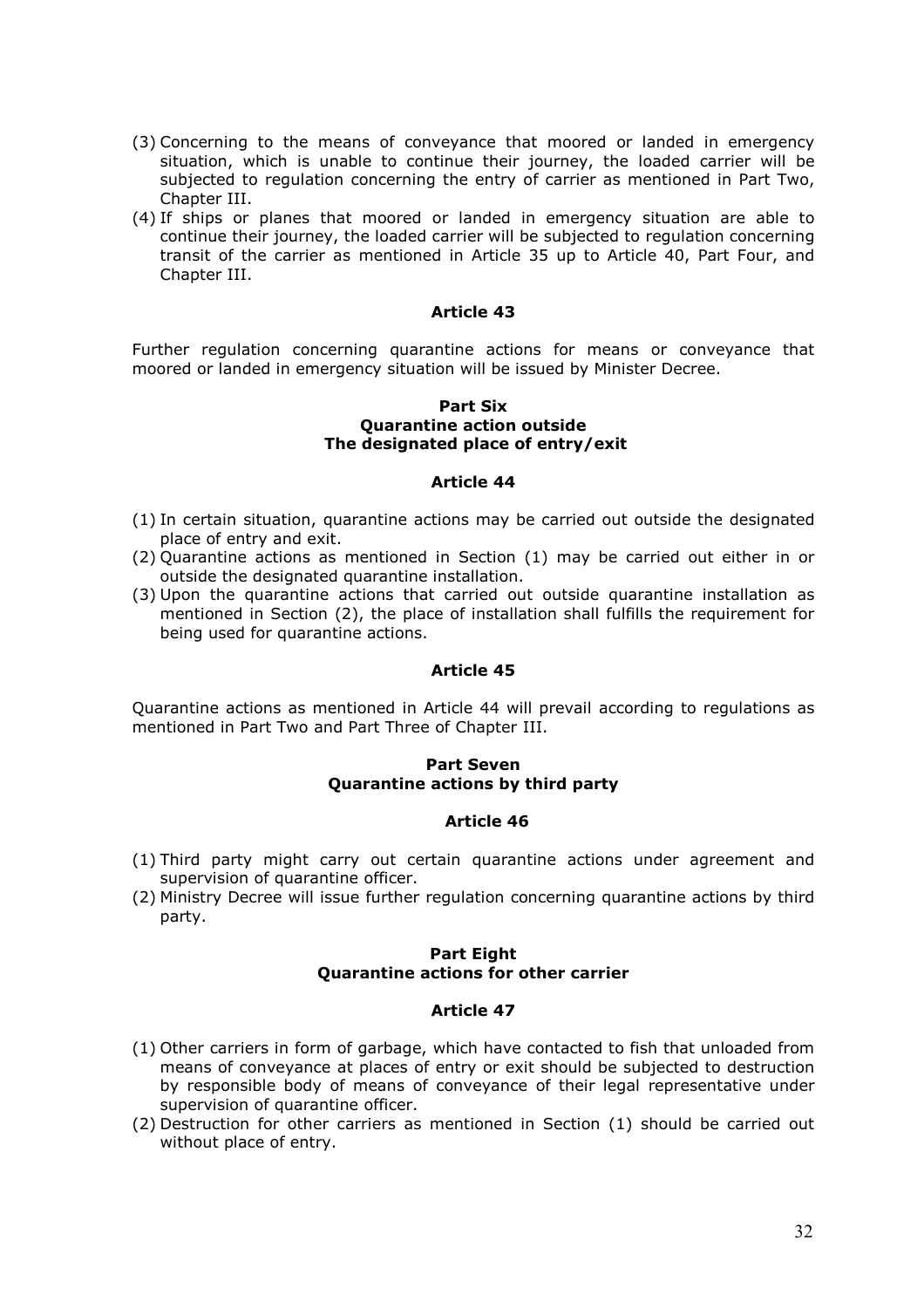- (3) Regulations as mentioned in Section (1) and Section (2) are carrying out coordinatively with and supported by relevant organization at places of entry.
- (4) Concerning to the quarantine actions carried out outside place of entry and/or exit, and other carriers as mentioned in Section (1), the destruction should be carried out at places of which quarantine action have been carried out.

# Part Nine

### Quarantine action toward Refusal by Destination Country

#### Article 48

- (1) Re-entry of the carrier that have been refused by destination country because unfulfill the designated quarantine requirement of destination country, or other reasons, the carrier may be subjected to quarantine actions according to regulations concerning the entry.
- (2) Re-entry of the carrier as mentioned in Section (1) should accompany by refusal notification letter from destination country.
- (3) Health certificate which accompanied by the carrier at places can be reused as quarantine requirement.
- (4) After being subjected to quarantine actions according to regulations concerning the entry as mentioned in Section (1), the carrier can be released if they can fulfill the requirements.

#### Article 49

- (1) Re-entry of the carrier because of failing to fulfilled quarantine requirements at exit, the carrier should be subjected to destruction at place of entry or quarantine installation.
- (2) Minister Decree will issue further regulations concerning the re-entry of the carrier as mentioned in Section (1).

## Part Ten Diplomatic Articles

#### Article 50

Quarantine actions on diplomatic articles, which in form of the carrier will follow this government regulation.

#### Part Eleven Document of Quarantine Actions

- (1) All quarantine actions on the carrier should be documented.
- (2) Documents of quarantine actions as mentioned in Section (1) is issued by quarantine officer at the place of entry or exit.
- (3) Documents of quarantine, which issued as mentioned in Section (2) shall be handed over to the owner or relevant party.
- (4) To support the smooth running of the carrier at places of entry or exit, documents of quarantine actions can be handed over directly to the issuing officer or through electronic facilities to other institution requires mechanism of issuing.
- (5) Further regulations concerning form, type and procedures of quarantine action's document will be issued under Minister Decree.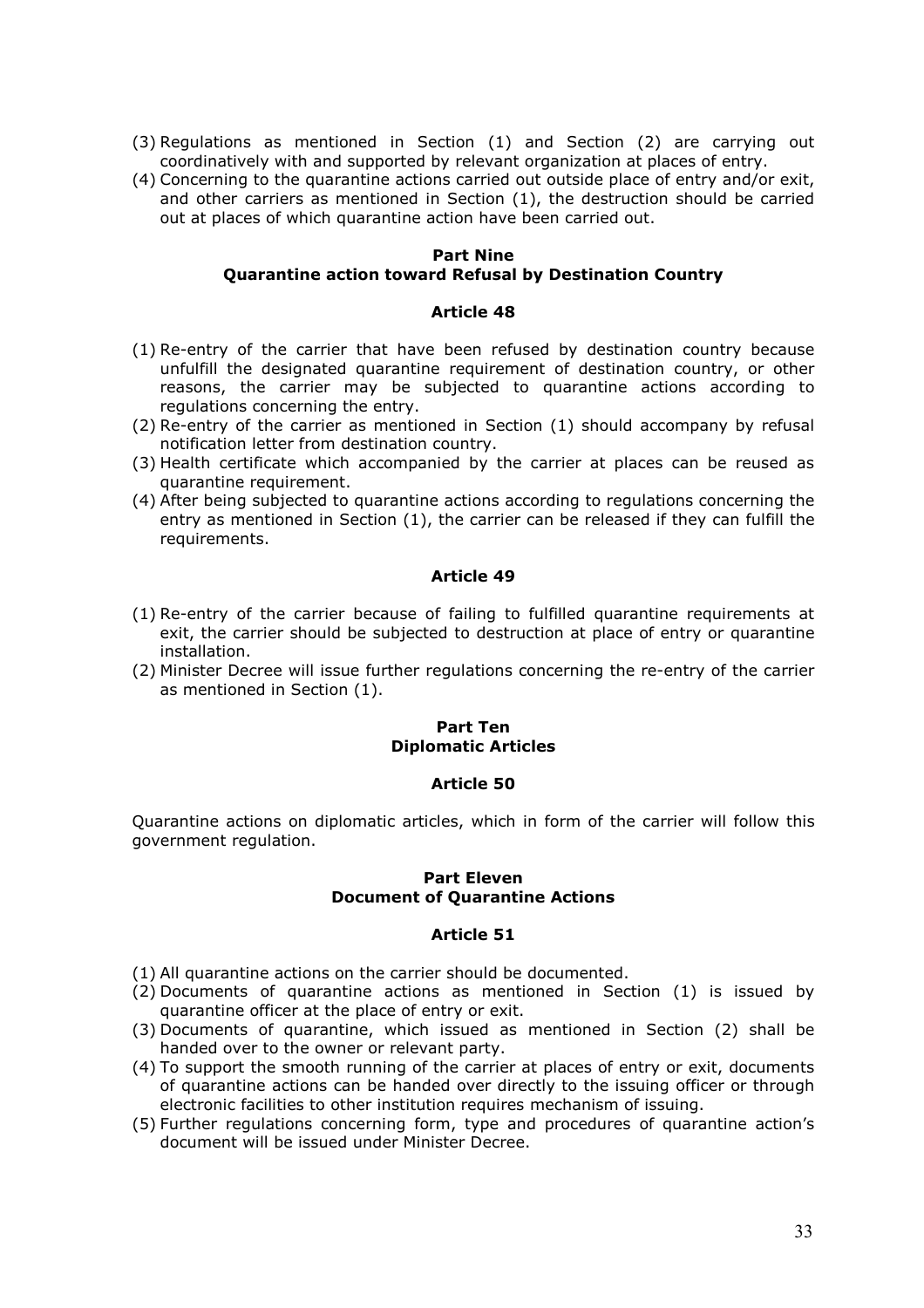## CHAPTER IV QUARANTINE ZONE

### Article 52

If it was found or identified that there is any sign of quarantine pests and diseases of fish in an area that previously known free from quarantine pests and diseases of fish, this area should be declared as quarantine zone.

#### Article 53

- (1) The Minister has the right to declare or revoke the declaration of quarantine zone by considering local district head opinions.
- (2) While waiting the declaration of quarantine zone as mentioned in Section (1), district head can prohibit the entry or exit of the carrier to, or from, quarantine zone and control given quarantine pests and diseases of fish.

#### Article 54

Concerning to the declaration of an area as quarantine zone:

- a. Prevention of quarantine pests and diseases of fish spreading from quarantine zone is competency and responsibility of The Minister.
- b. Destruction of quarantine pests and diseases of fish in quarantine zone is competency and responsibility of the Minister
- c. The coordination of actions as mentioned in Character b is carried out by local governor.

## Article 53

Further regulations concerning requirements, criteria, and declaration and revocation procedure will be issued by Minister Decree.

# CHAPTER V QUARANTINE PESTS AND DISEASES OF FISH and THE CARRIER

#### Part One Designation of Quarantine Pests and Diseases of Fish

- (1) Pests and diseases of fish can be divided into Quarantine Pests and Diseases of Fish and Non Quarantine Pests and Diseases of Fish.
- (2) Quarantine pests and diseases of fish, based on their hazardous level to conservation of fish resources, environment and human health can be divided into: a. Quarantine pests and diseases of Fish Class I
	- b. Quarantine pests and diseases of Fish Class II
- (3) Types of quarantine pests and diseases of fish as mentioned in Section (2) and their area of spreading and carrier, which based on mapping result of them, will be issued with Minister Decree.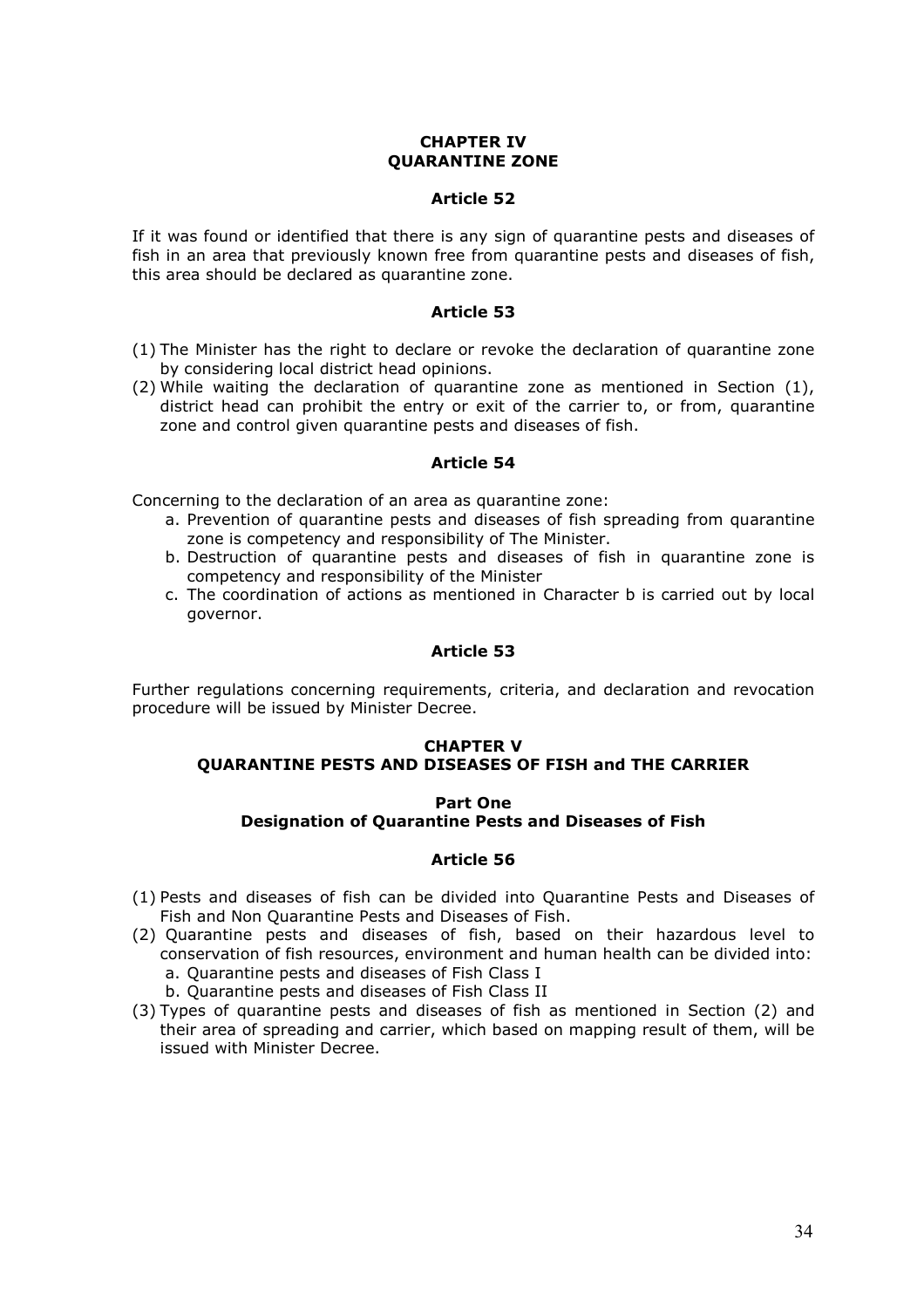#### Part Two

# Designation of the Carrier of Quarantine Pests and Diseases of Fish

### Article 57

To prevent the introduction to and/or dissemination from one area to another within, the territory of the Republic of Indonesia, The Minister decides the carrier which is prohibited to:

- a. Be imported into the territory of the Republic of Indonesia.
- b. Be transported from one area to another within the territory of the Republic of Indonesia.

## Part Three Surveillance of Quarantine Pests and Diseases of Fish

### Article 58

- (1) To understand the spreading of quarantine pests and diseases of fish, the surveillance of the spreading of quarantine pests and diseases of fish is carried out within the territory of the Republic of Indonesia.
- (2) The surveillance of quarantine pests and diseases of fish as mentioned in Section (1) can be carried out by involving relevant party.
- (3) Further regulation concerning the development of quarantine pests and diseases of fish surveillance system as mentioned in Section (1) and Section (2) will be issued by Minister Decree.

# CHAPTER VI PLACES OF ENTRY AND EXIT

#### Article 59

- (1) The designation of places of entry and exit have to consider the risk of the introduction and dissemination of quarantine pests and diseases of fish, spreading status of quarantine pests and diseases of fish, conservation basis of fisheries resources and the smoothness and development transportation system, trade and economic.
- (2) The Minister decides the places of entry and exit for the carrier as mentioned in Section (1) after he/she has coordinated with other relevant Minister.

### CHAPTER VII QUARANTINE OFFICER AND INSTALLATION

#### Part One Quarantine Officer

- (1) The implementation of quarantine actions is carried out by quarantine officers.
- (2) Quarantine officers as mentioned in Section (1) are Functional Controlling Official of Pests and Diseases of Fish that works at Quarantine Installation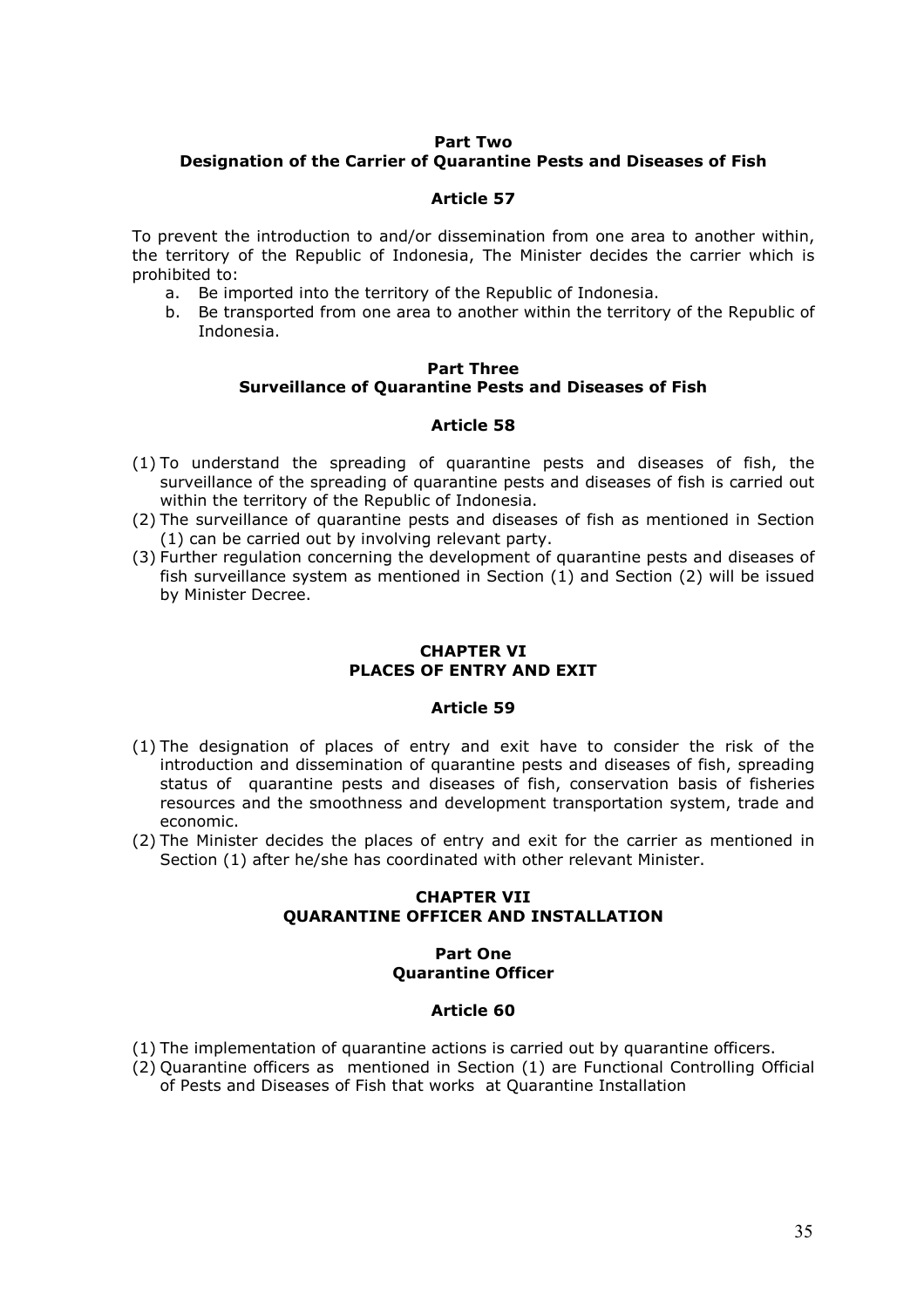(1) In the implementation of quarantine actions, quarantine officers have authority to:

- a. Enter and inspect the means of conveyance, warehouse, apron, passenger's departure and arrival rooms, or other area at places of entry and exit to check whether there are or there are no any carriers that would be transported.
- b. Open or instruct other person to open the wrapping, package or parcel of the carrier, container or baggage, holds of ship to check whether there are or there are no any carriers that would be transported.
- c. Prohibit any unauthorized person to enter the quarantine installation, means of conveyance or other area which quarantine actions are carried out.
- d. Prohibit the unloading or removal of the carrier from means of conveyance while it was under observation by quarantine officers.
- e. Prohibit any person to throw away the carrier, garbage, article or material that could spread the pests and diseases of fish at places of entry and exit and at any place along the journey.
- f. Survey the quarantine pests and diseases of fish at fish production site, open waters, holding, raiser and marketing facilities of the carrier.
- g. Take sample of the carrier that would be transported, and do the experiment, and/or
- h. Decide the way of treatment and raising the carrier which being subjected to quarantine actions.
- (2) In implementing the duties as mentioned in Section (1), the quarantine officers coordinates with relevant officer.

## Article 62

Further investigation of criminal acts in fish quarantine can be carried out by quarantine officers who have the authorization as Civil Servant Investigator according to regulation in effect.

## Part Two Quarantine Installation

### Article 63

- (1) For implementation of quarantine actions, the government builds quarantine installation at places of entry and exit, or at other places if necessary.
- (2) A quarantine installation as mentioned in Section (1) is provided with:
	- a. Inspection facilities and materials.
	- b. Isolation and observation facilities.
	- c. Treatment facilities.
	- d. Detention facilities.
	- e. Destruction facilities, and
	- f. Other supporting facilities.
- (3) Further regulation concerning quarantine installation as mentioned in Section (1) and Section (2) will be issued with Minister Decree.

- (1) An individual or a corporate can establish a quarantine installation outside the place of entry and exit.
- (2) Further regulation concerning quarantine installation as mentioned in Section (1) will be issued with Minister Decree.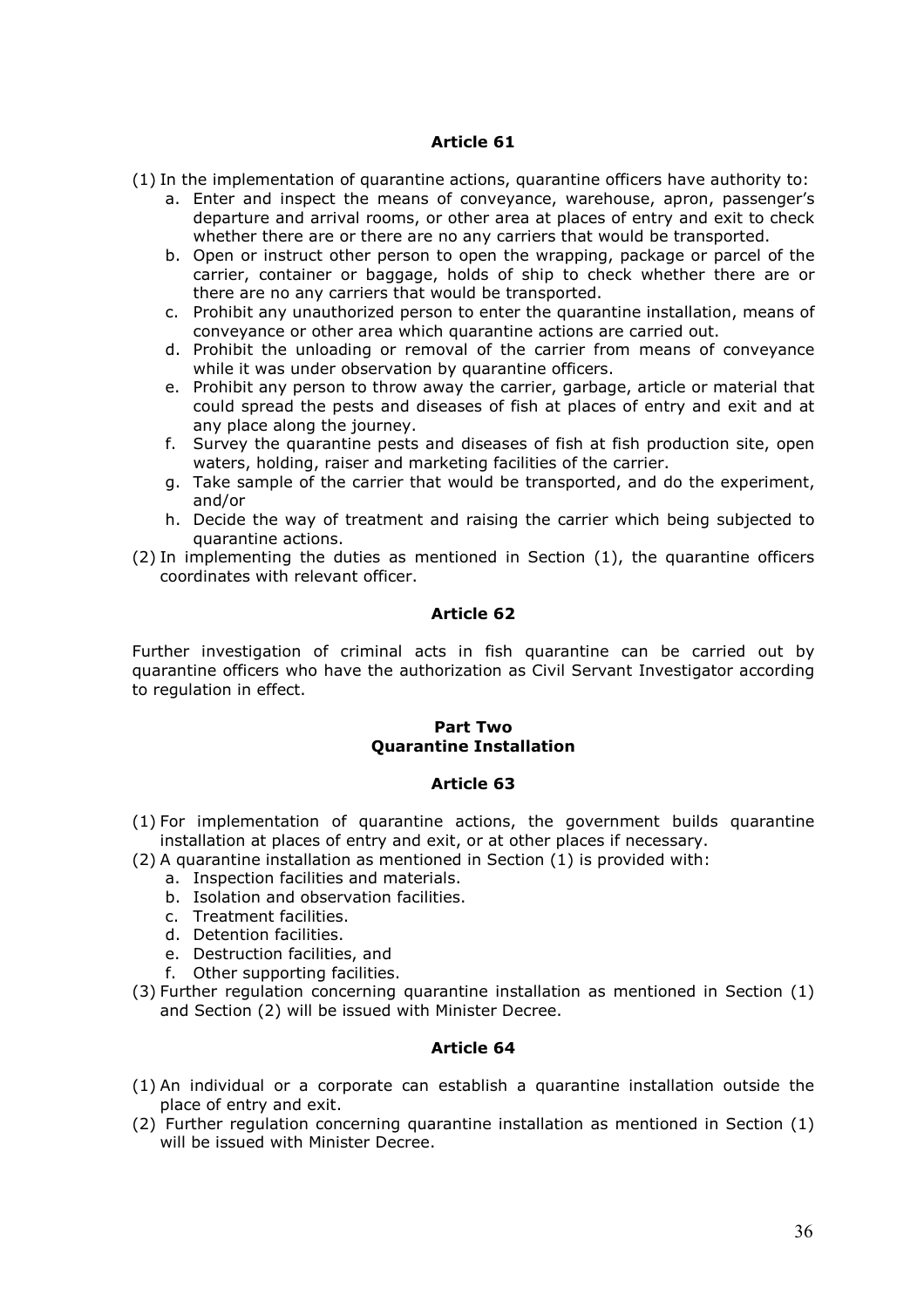## CHAPTER VIII QUARANTINE'S SERVICE TAX

#### Article 65

- (1) Any person or corporate who utilizes the services or facilities provided by the government for implementing quarantine actions will be subjected to quarantine service charge.
- (2) Quarantine service charge as mentioned in Section (1) consists of:
	- a. Cost for using the facilities at government's quarantine installation.
	- b. Cost for implementing the quarantine actions.
- (3) The amount of quarantine's service charge and its collecting procedure will be issued with Minister Decree.

#### Article 66

All revenues that earned from charges as mentioned in Article 65 are Non Tax Government Revenue (Indonesian: Penerimaan Negara Bukan Pajak [PNBP]) and will be deposit to Government Treasury according to regulation concerning non tax state revenue.

## CHAPTER IX DEVELOPMENT OF QUARANTINE MINDEDNESS

#### Article 67

- (1) The Minister undertakes the development of public awareness and participation in fish quarantine through planned and sustainable education, training, extension, dissemination of information activities.
- (2) In implementing the activities as mentioned in Section (1), the Minister can involve professional organizations or non-governmental organization and other agencies.

## CHAPTER X INTER-COUNTRY COOPERATION

### Article 68

- (1) The Minister may carry out mutual cooperation with other countries on fish quarantine.
- (2) Cooperation as mentioned in Section (1) can be carried out bilaterally, regionally and/or multilaterally.

#### CHAPTER XI TEMPORARY PROVISION

#### Article 69

All implemented regulations concerning fish quarantine, as long as they are not contra version of this Government Regulation is still in effect until the novel executive regulation that based on this Government Regulation has been issued.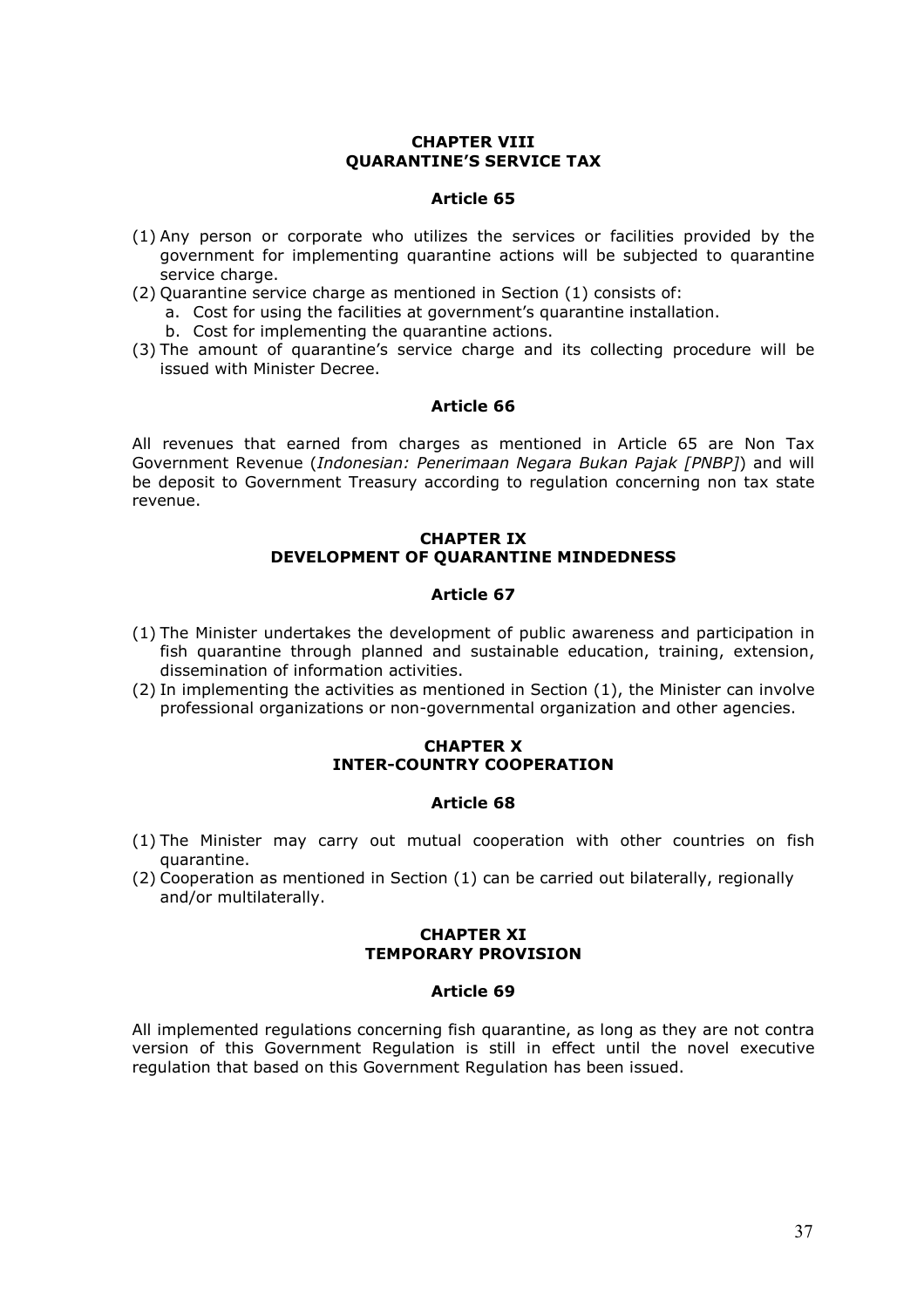### CHAPTER XII FINAL PROVISION

## Article 70

This Government Regulation shall come into effect on the date of enactment. For public awareness, this regulation shall be published in the Government Gazette of The Republic of Indonesia.

> Issued in Jakarta On 23rd April 2002 PRESIDENT OF THE REPUBLIC OF INDONESIA

MEGAWATI SOEKARNOPUTRI

Enacted in Jakarta On 23rd April 2002 THE STATE SECRETARY OF THE REPUBLIC ON INDONESIA

BAMBANG KESOWO

The Government Gazette of the Republic of Indonesia of 2002 No. 35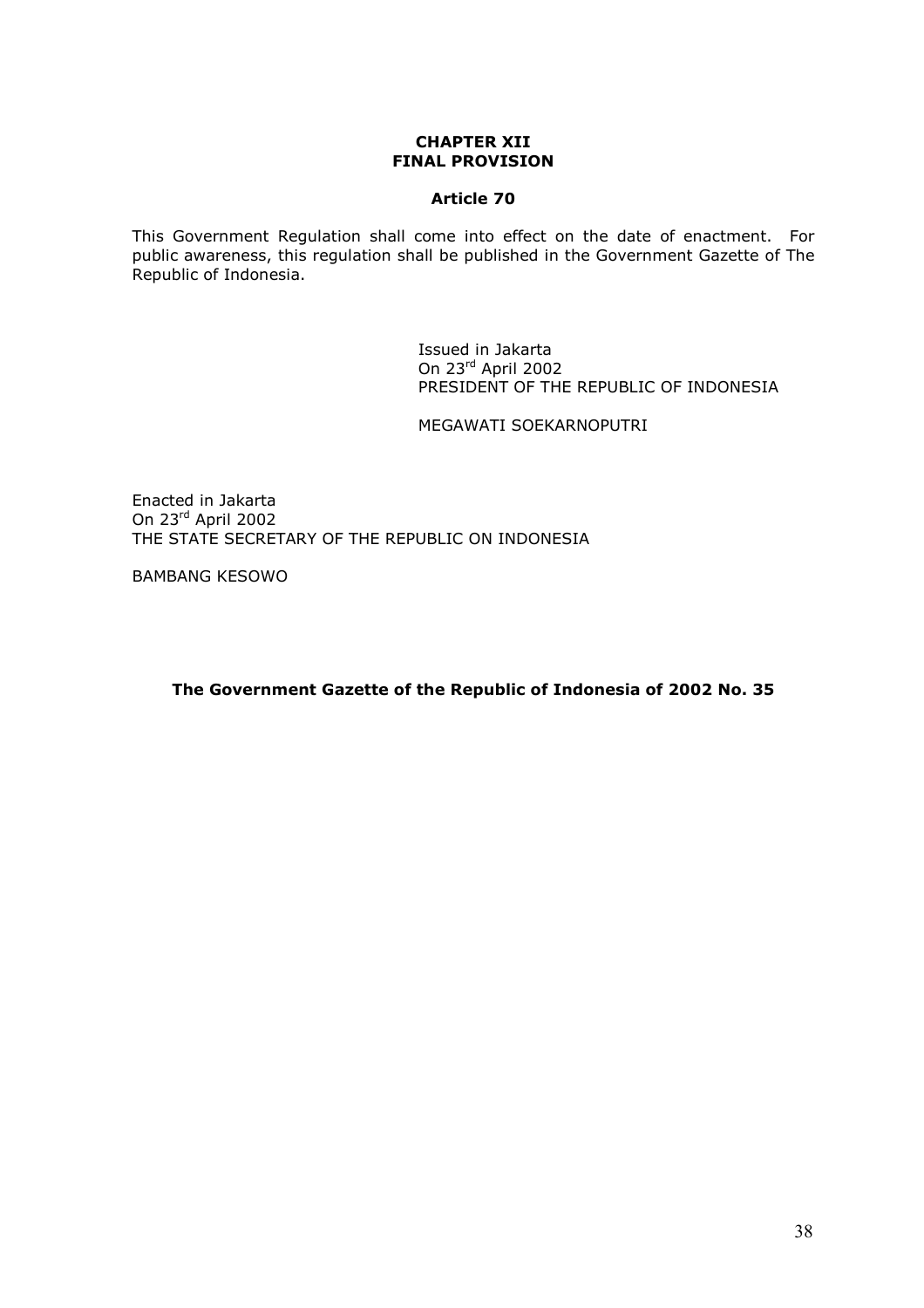### PRESIDENT REPUBLIC OF INDONESIA

#### EXPLANATORY NOTE ON GOVERNMENT REGULATION OF THE REPUBLIC OF INDONESIA NO. 15 OF 2002

#### CONCERNING

#### FISH QUARANTINE

GENERAL

With the enactment of Law Number 16 of 1992 concerning Animal, Fish and Plant Quarantine dated  $8<sup>th</sup>$  day of June 1992, the implementation of fish quarantine in Indonesia has obtained the new complete legal basis and in accordance to the development of demanded requirements. In general, Law No. 16 of 1992 as well as other law, contains general provisions that should be detailed further in more operationally provisions in a government regulation as well as the lower order regulations.

There are two issues in the Law No. 16 of 1992 that strongly conveyed to be elaborated further in a government regulation, i.e. the issue concerning quarantine's service tax and the issue concerning transit of means of conveyance that loaded with the carrier. However, this does not close the possibility to regulate other issues in a government regulation besides of which mentioned above. Considering the issues that will be regulated have widely implications on the public interest or competency on several departments, the implementation of them requires coordination between those departments. Besides that, some of those issues are new materials or not clearly regulated in Law No. 16 of 1992 so they need to be regulated further in government regulations to maintain the integrity of opinion as well as to complete the regulation that have been regulated in that Law. Further regulation concerning those issues in a government regulation is also carrying out because of the hierarchy of regulation in Indonesia thus it is necessary to regulate priory of those issues in government regulation before regulate them further in lower order regulation.

Based on above-mentioned consideration, beside the issue of quarantine's service tax and transit of means of conveyance, in this Government Regulation it has regulated on the issue of quarantine action, quarantine zone, mechanism of designation of places on entry and exit, quarantine installation, competencies of quarantine officers, the development of community participation and others which considered necessarily.

#### ARTICLE PER ARTICLE Article 1

 Numeral 1 Self explanatory Numeral 2 Self explanatory Numeral 3 Self explanatory Numeral 4 Self explanatory Numeral 5 Self explanatory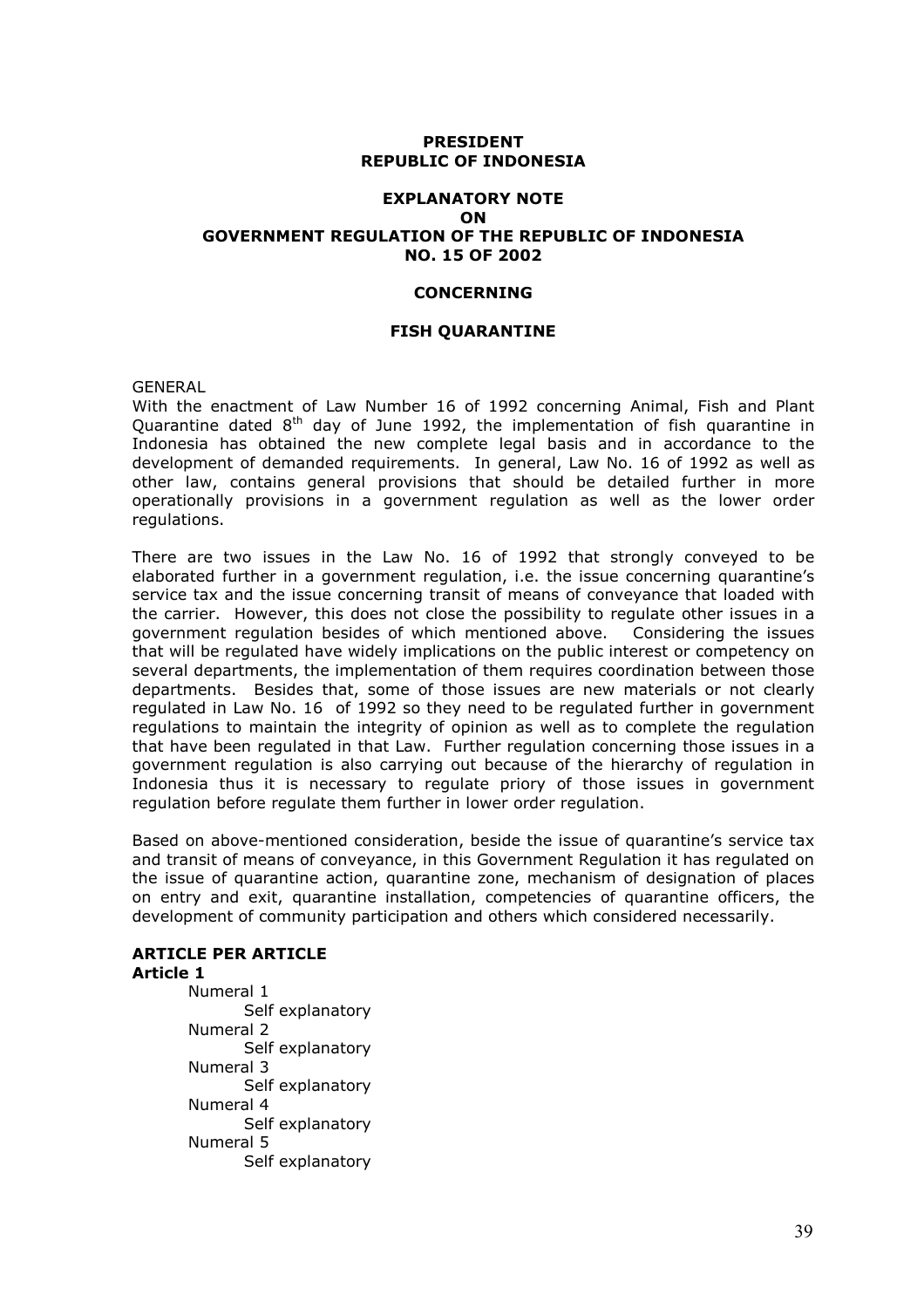### Numeral 6

Self explanatory

Numeral 7

"Fish" includes:

- a. finfish (Pisces)
- b. shrimp, small crab, crab, and the like (Crustacean)
- c. shell-fish, oyster, octopus, snails and the like (Mollusc)
- d. jelly fish and the like (Coelenterate)
- e. sea-cucumber, sea urchin and the like (Echinoderm)
- f. frogs and the like (Amphibian)
- g. crocodile, turtle, tortoise, lizard, water snake and the like (Reptile)
- h. whale, dolphin, sea cow and the like (Mammalian)
- i. sea-weed and other aquatic vegetations (Algae)
- j. Other aquatic biota related to above-mentioned groups of species and protected species of fish.

Numeral 8

 "Other Articles" means pathogenic and biologic materials, fish feed, raw materials of fish feed, biology control agents, culture of organism and vector.

Numeral 9

Self explanatory

Numeral 10

Self explanatory

Numeral 11

Self explanatory

Numeral 12

 Detection means to check the carrier in order to find the quarantine pests and diseases of fish and/or pests and diseases of fish, including visual and laboratory inspection.

Numeral 13

Special location means quarantine installation.

Numeral 14

Self explanatory

Numeral 15

Self explanatory

Numeral 16

Self explanatory

Numeral 17

Self explanatory

Numeral 18

Self explanatory

Numeral 19

Self explanatory

Numeral 20

Health Certificate is a certificate issued after having been subjected to quarantine actions.

Numeral 21

- Self explanatory
- Numeral 22

Self explanatory

Numeral 23

Self explanatory

Numeral 24

Self explanatory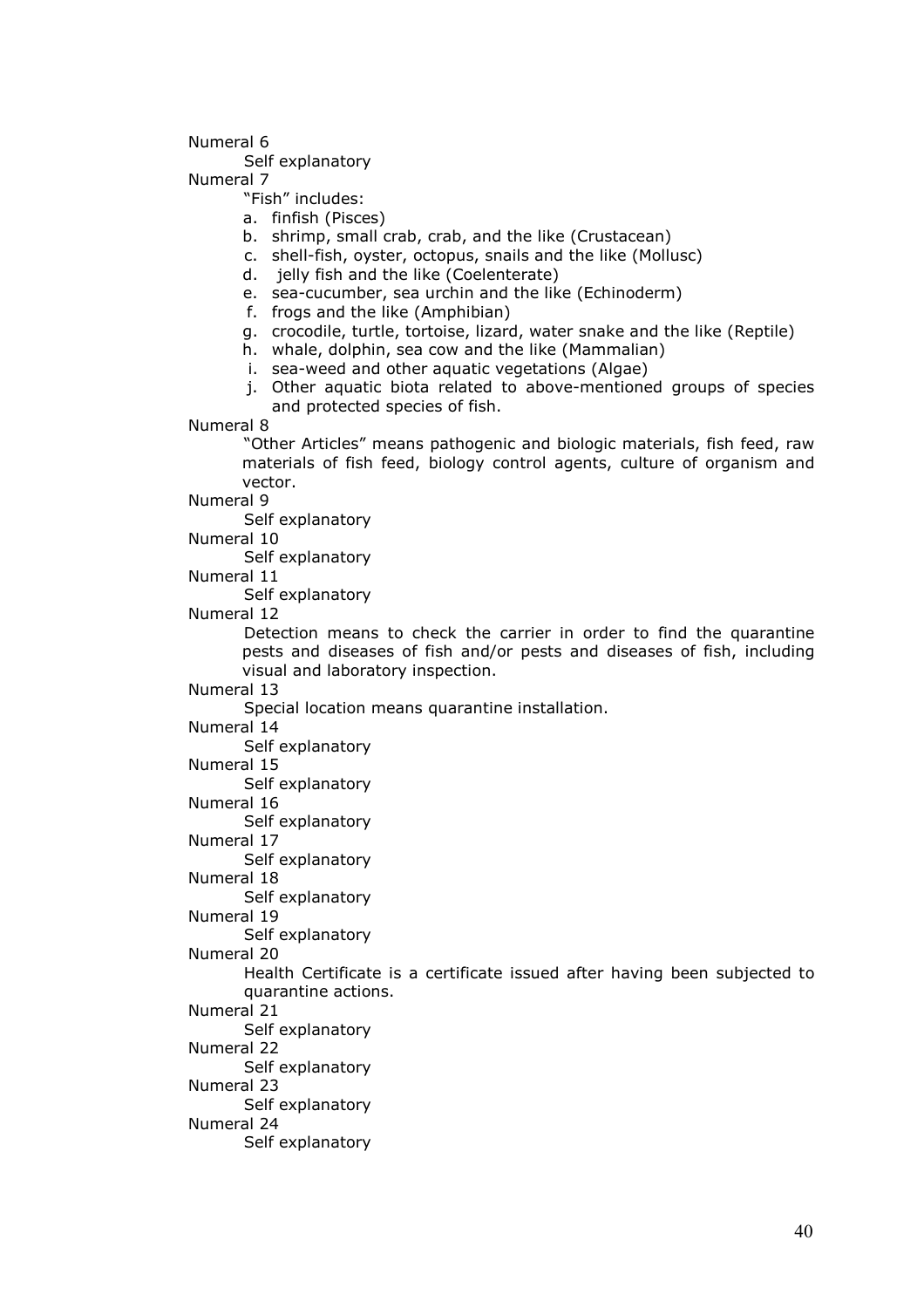Numeral 25 Self explanatory Numeral 26 Self explanatory Numeral 27 Self explanatory Numeral 28 Self explanatory Numeral 29 Self explanatory

Numeral 30 Self explanatory

# Article 2

Character a

For the carrier that categorized as "other article" should accompany by a Certificate of Origin. This certificate can be issued by government agency, producer, holding or processing plants, and at least contain the information about product, country or place of origin.

Character b

Self explanatory

Character c

Self explanatory

### Article 3

Section (1)

Character a

See explanation of Article 2 Character a

Character b

Self explanatory

Character c

Self explanatory

Section (2)

This condition means that the requirements as mentioned in Section (1) is only applicable to any carrier that brought or moved from a not free area to a free area of quarantine pests and diseases of fish. The carrier that brought from a free area to another, from a not free area to another, and from a free area to a not free area from quarantine pests and diseases of fish within the territory of Republic of Indonesia will not subject to these requirements as mentioned in Section (1)

Section (3)

Survey and monitoring towards distributional area of pests and diseases of fish are intended to determine the existence of a pests and diseases of fish in a certain area, while the risk analysis on pests and diseases of fish is to determine whether a pests and diseases of fish can be categorized as quarantine pests and diseases of fish and the quarantine requirements and actions that is appropriate to prevent its disseminations. The following factors that need to study in risk analysis are:

- 1. The possibility of the pests and diseases of fish spreading occurred naturally.
- 2. The impacts of the quarantine requirement and actions that to be implemented to prevent the spreading of pests and diseases of fish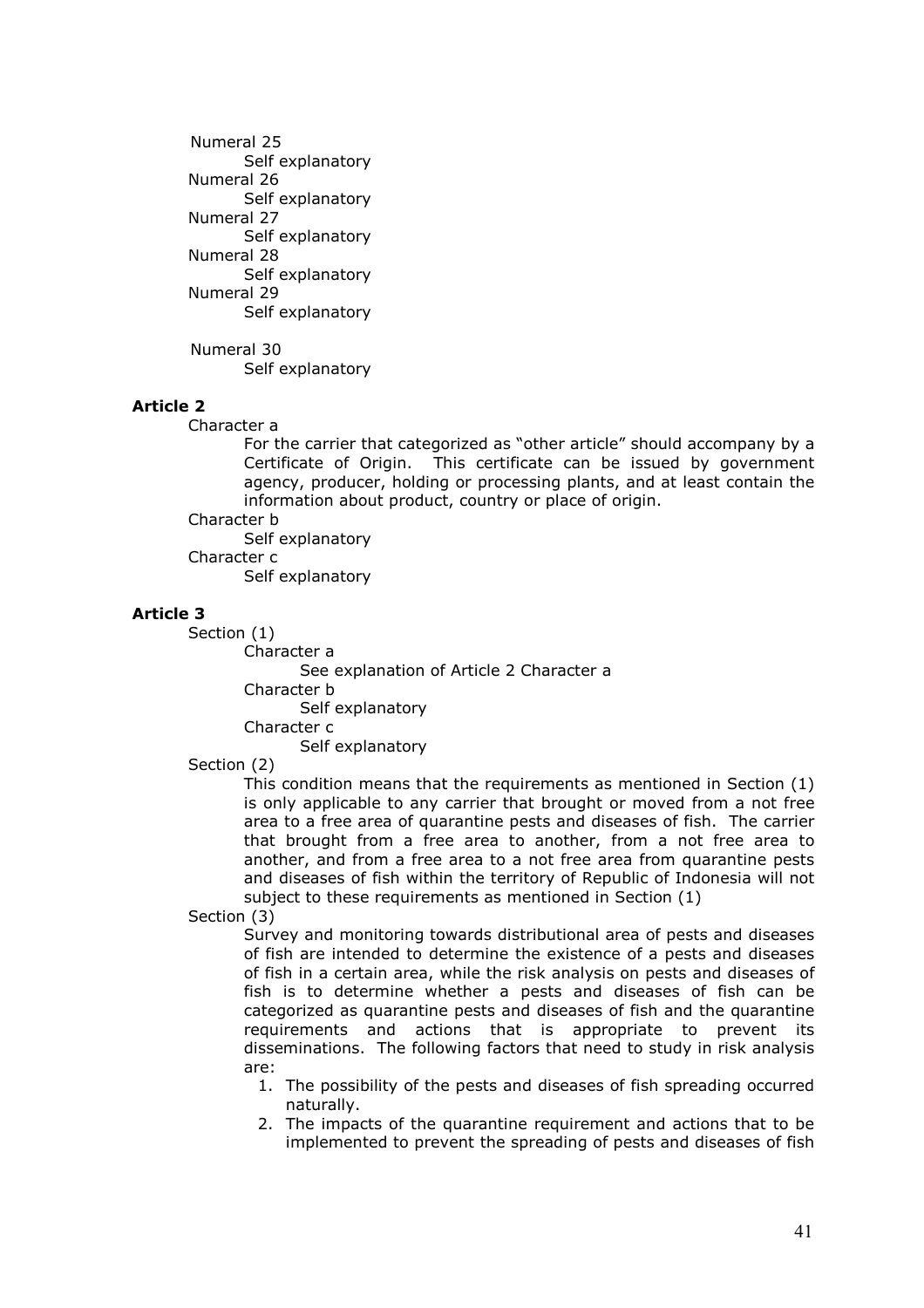toward the smooth running of trade and movements of peoples and articles.

- 3. The amount of expenditure required and benefit that will be obtained from effort (cost benefit analysis)
- 4. The capability of government to undertake the effort to prevent the spread of pests and diseases of fish.

Based on results of given survey and monitoring and risk analysis, Minister will decide whether distributional area of a pests and diseases of fish is still limited to an particular part of island, or whole part of island, or a group of islands.

### Article 4

Self explanatory

#### Article 5

Section (1)

"Certain case" means a situation that another area is not free from quarantine pests and diseases of fish. The carrier is carrier of quarantine pests and diseases of fish.

Section (2)

Self explanatory

Section (3)

Self explanatory

#### Article 6

Section (1)

By considering the regulation as mentioned in Article 3 Section (2) so that quarantine actions is only applicable to any carrier brought or transported from a not free area to a free area from quarantine pests and diseases of fish. The carrier that brought from a free area to another free area, from a not free area to another not free area, and from a free area to a not free area from quarantine pests and diseases of fish within the territory of Republic of Indonesia will not subject to quarantine actions as mentioned in this Section.

# Section (2)

Self explanatory

Section (3)

Self explanatory

# Section (4)

The implementation of quarantine action is an integrated part of the protection of fisheries natural resources conservation system and human health.

#### Section (5)

Self explanatory

#### Article 7

Section (1)

Character a

Self explanatory

Character b

The owner means the sender or consignee of the carrier. Postal package means the package that sent by governmental or private Expedition Company.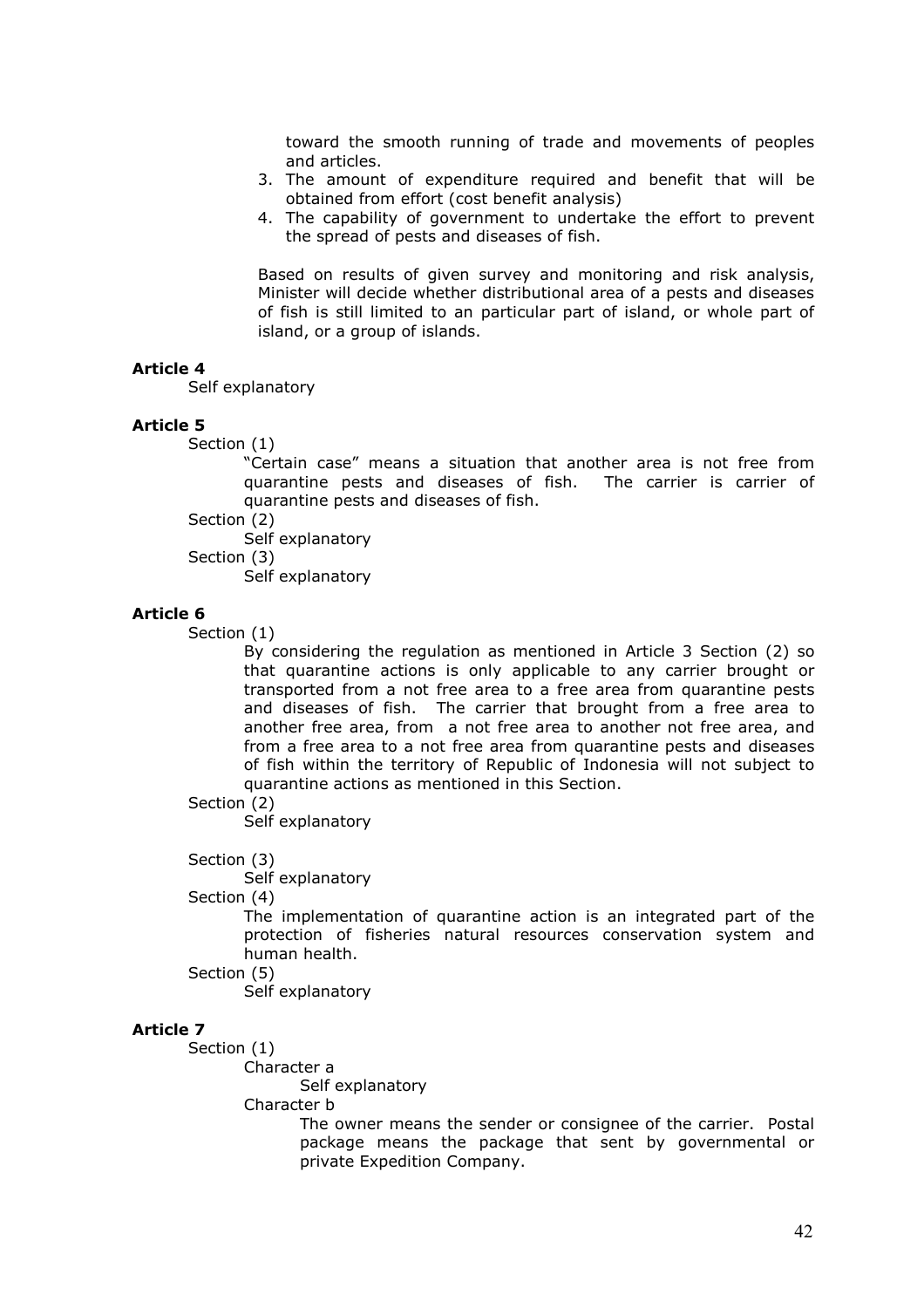Character c Self explanatory Character d Self explanatory Character e Self explanatory Section (2)

Self explanatory

## Article 8

Self explanatory

### Article 9

Self explanatory

### Article 10

Section (1)

Detention of the carrier is carry out at quarantine installation or other places which designated by quarantine officers.

Section (2)

 Self explanatory Section (3)

Self explanatory

## Article 11

Self explanatory

## Article 12

Character a

The carrier that is not infected or free from quarantine pests and diseases of fish means that the carrier is free from the infection of quarantine pests and diseases of fish based on visual and laboratory inspection/examination.

### Character b

Further detection which requires long period because of diagnostic methods which used and biologic nature of quarantine pests and diseases of fish, e.g. incubation period, nature of carrier and etc.

## Character c

The carrier that infected by quarantine pests and diseases of fish means in that the carrier was found quarantine pests and diseases of fish based on visual and laboratory inspection/examination.

#### Character d

Self explanatory

### Article 13

Self explanatory

### Article 14

### Character a

The carrier that can be free from quarantine pests and diseases of fish means that the carrier can be cured either symptomatically or etiologically.

Symptomatically cured means the carrier can be free from diseases but there is still a probability of the existence of quarantine pests and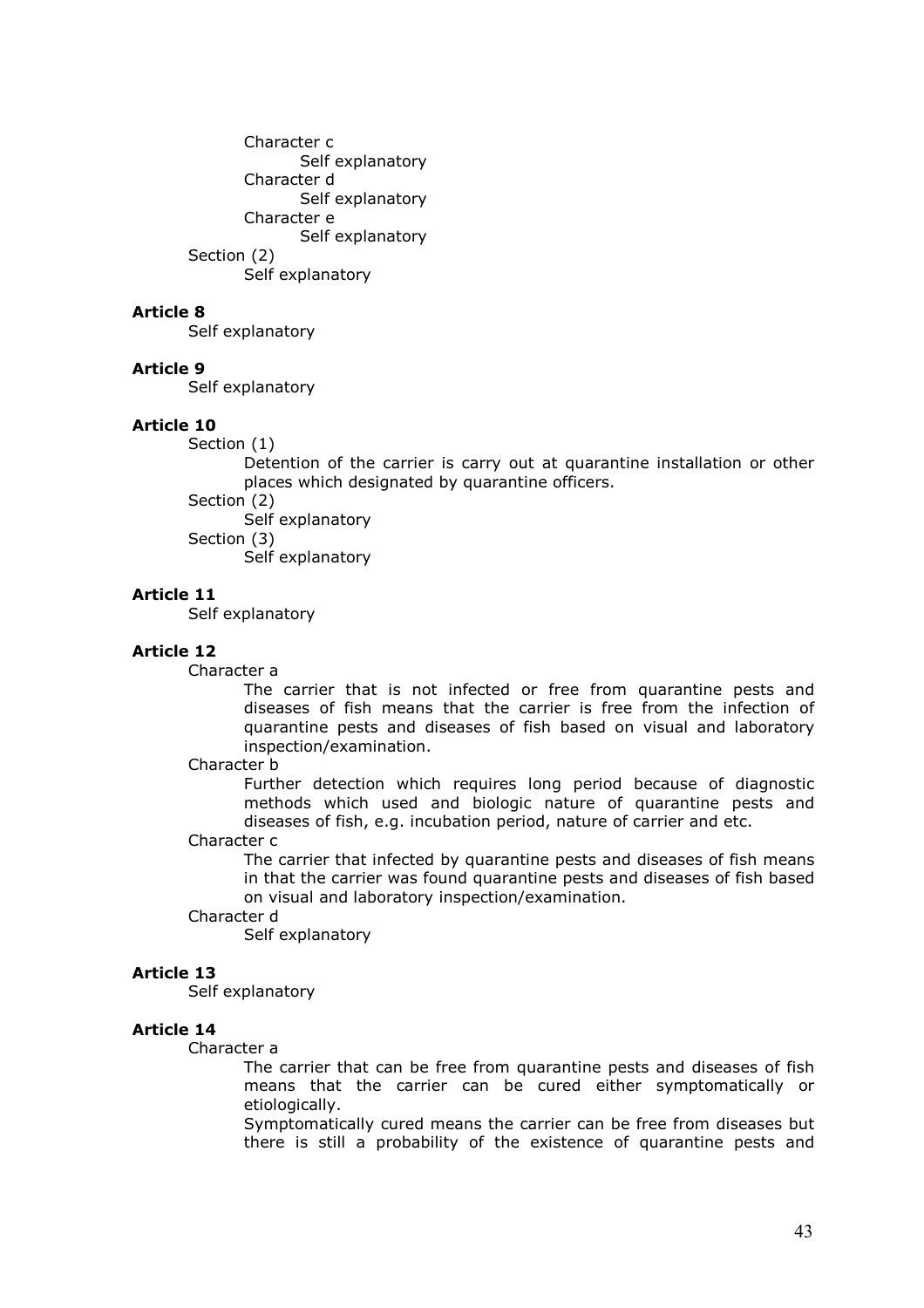diseases of fish Class II and laboratory disorder (clinical sign have disappeared) in the carriers.

Etiologically cured means in the carrier can not be found any quarantine pests and diseases of fish Class II (and other agents).

The carrier that can be free means that carrier can be free from quarantine pests and diseases of fish Class II after being subjected to treatment.

Character b

Self explanatory

# Article 15

Section (1)

Detention will carry out after the carrier has unloaded from means of conveyance.

Section (2)

Self explanatory

Section (3)

Self explanatory

## Article 16

Self explanatory

#### Article 17

Self explanatory

#### Article 18

Self explanatory

#### Article 19

Section (1)

Character a

Self explanatory

Character b

The carrier has to be destructed immediately because it is potentially to spread the quarantine pests and diseases of fish. Character c

Self explanatory

Section (2)

Self explanatory

#### Article 20

Section (1)

Arrival report of a means of conveyance can be carried out in verbal, or written, or in other form, e.g. by presenting the shipping/flight schedule, or by audiovisual.

Section (2)

Self explanatory

## Article 21

The inspection of means of conveyance is carried out as far as there are strong reasons means that the means of conveyance was suspected to be infected by quarantine pests and diseases of fish because they cross the infected area of or came from an outbreak area of quarantine pests and diseases of fish.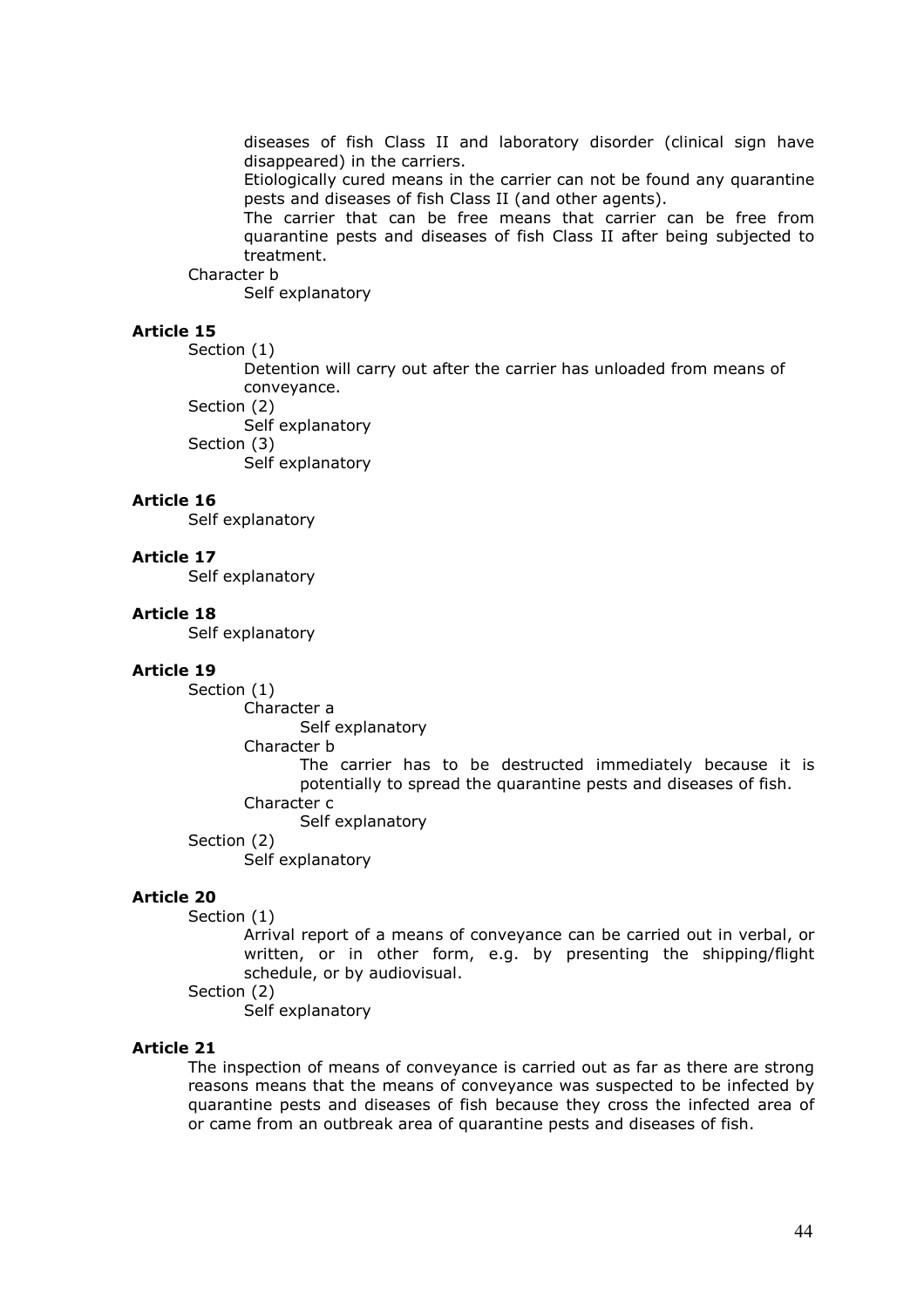Section (1) Self explanatory Section (2) Self explanatory Section (3) A person who got off from means of conveyance means the person who still stay around the place of entry.

# Article 23

 Section (1) Self explanatory Section (2) Self explanatory Section (3) Self explanatory Section (4)

For the carrier that is transported by ship, its destruction could be carried out after it has been unloaded from means of conveyance.

## Article 24

Self explanatory

## Article 25

Self explanatory

### Article 26

Self explanatory

# Article 27

Self explanatory

## Article 28

Self explanatory

### Article 29

Self explanatory

### Article 30

Self explanatory

### Article 31

Self explanatory

### Article 32

Self explanatory

### Article 33

Self explanatory

### Article 34

Self explanatory

### Article 35

Self explanatory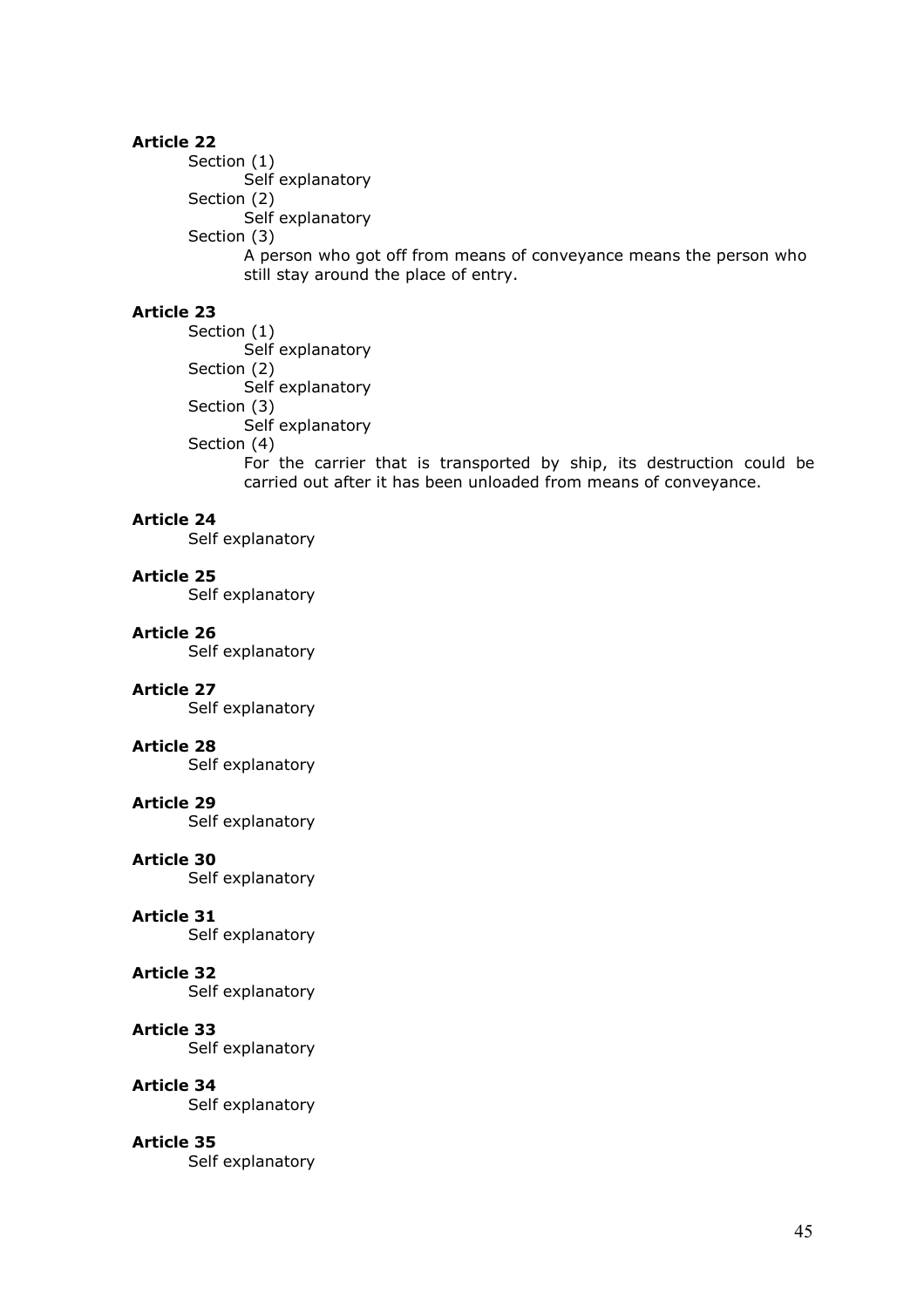Self explanatory

## Article 37

Self explanatory

# Article 38

Self explanatory

# Article 39

Self explanatory

#### Article 40

Self explanatory

#### Article 41

Self explanatory

## Article 42

Section (1)

Self explanatory

Section (2)

Emergency situation includes security and safety reasons because the ships or plane are in disturbance or disorder situation.

- Section (3)
	- Self explanatory

Section (4)

Self explanatory

### Article 43

Self explanatory

## Article 44

Section (1)

Certain situation means incubation periods of quarantine pests and diseases of fish, and to prevent the spreading of quarantine pests and diseases of fish and the obstruction in trade of goods.

# Section (2)

The quarantine action can be carried out at outside the places of entry or exit, it is purposed to prevent the spreading of quarantine pests and diseases of fish and also to prevent the obstruction in trade of goods.

## Section (3)

Self explanatory

#### Article 45

Self explanatory

#### Article 46

Section (1)

Third party means the owner of the carrier or agency that implement the quarantine action after has been trained and accredited according to prevailing regulation.

The certain quarantine actions that allow carrying out by third party are isolation, observation and treatment.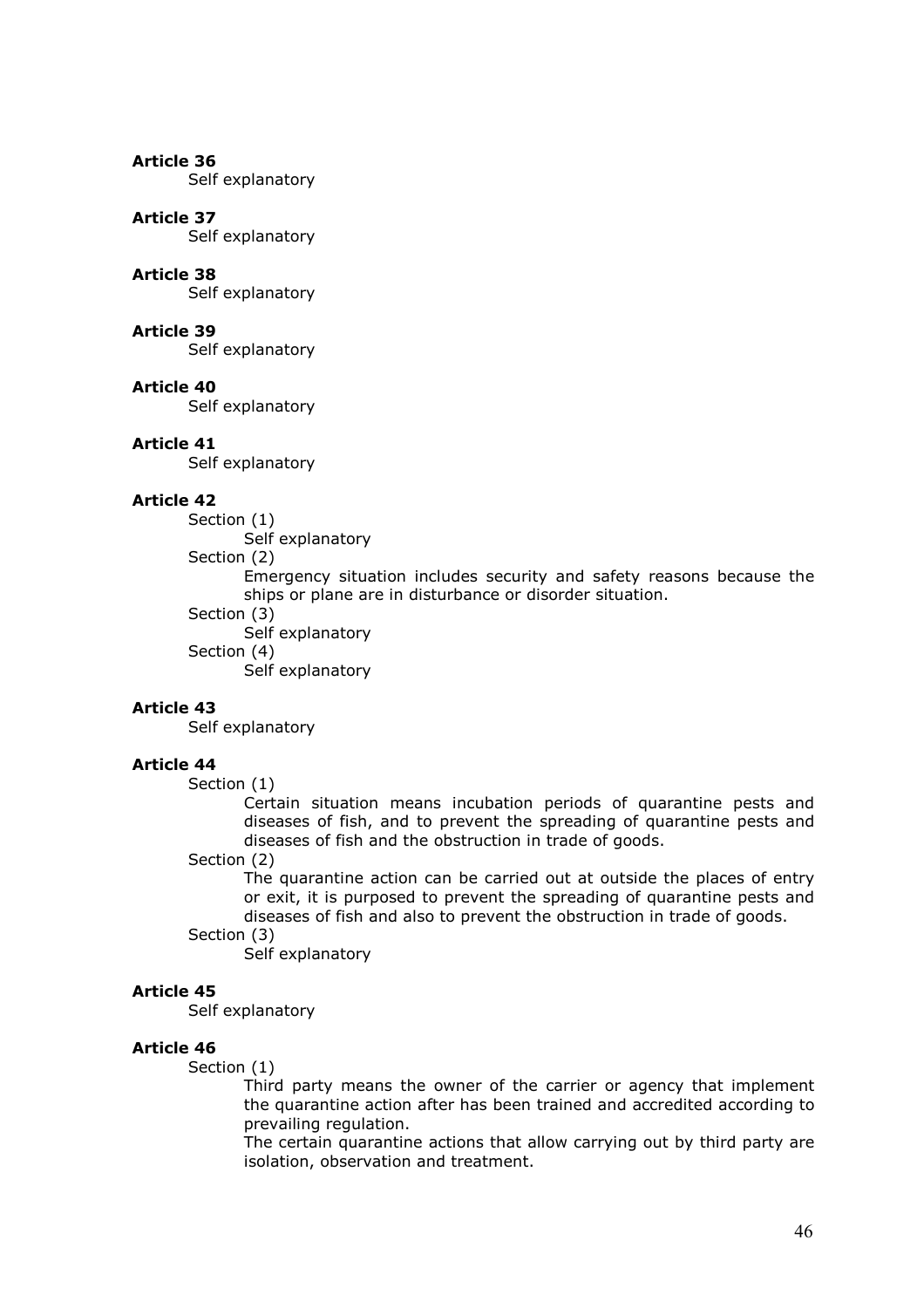Section (2) Self explanatory

# Article 47

Section (1)

Other carriers in form of garbage include the leftover from a food that contain materials originated from fish.

Section (2)

Self explanatory

Section (3)

 Self explanatory Section (4)

Self explanatory

# Article 48

Section (1)

The 'other reasons' means the reasons that not based on quarantine techniques, e.g. product quality (death fish, fin broken fish) or prohibited species.

Section (2)

Self explanatory

 Section (3) Self explanatory

Section (4)

Self explanatory

## Article 49

Section (1)

Failing to fulfill quarantine requirements means criminal acts because of not notified, have not been inspected, moved through non-designated place, or smuggled.

### Section (2)

Further regulations that will be issued by Minister include the carrier, which is protected by law.

### Article 50

Self explanatory

### Article 51

Section (1)

Self explanatory

Section (2)

The place of entry and exit means the Technical implementation Unit of Fish Quarantine that supervises the entry and exit of the carrier, which would be imported or exported.

### Section (3)

Quarantine actions documents that have to be presented to the owner or other relevant party, includes:

- 1. Health Certificate for Fish and Fish Product.
- 2. Domestic Health Certificate for Fish.
- 3. Release Certificate of fish quarantine/import.
- 4. Letter (notice) of temporary detention.
- 5. Letter (notice) of refusal.
- 6. Entry Identification Paper of fish quarantine installation.
- 7. Destruction Official Report.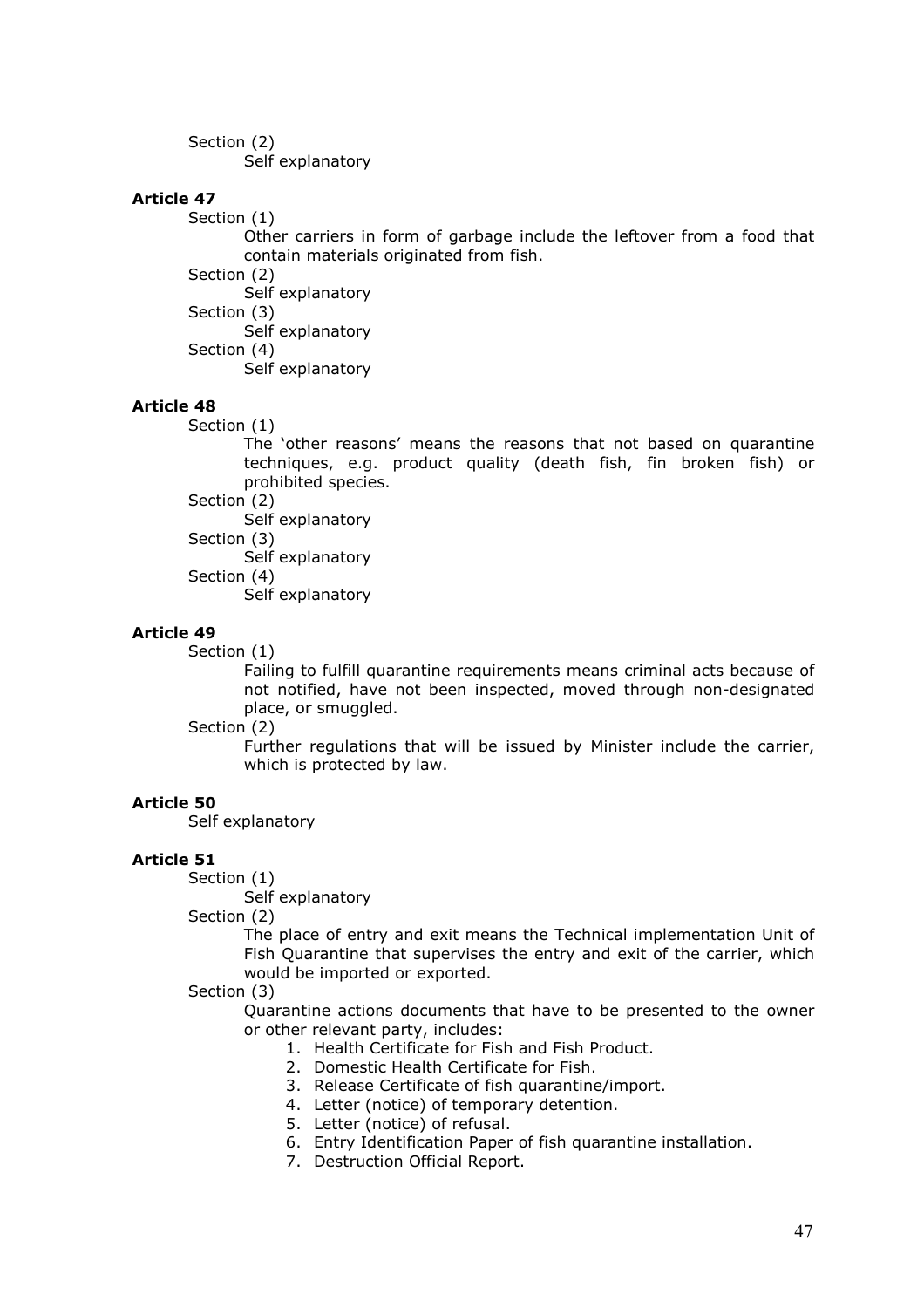Section (4) Self explanatory Section (5) Self explanatory

### Article 52

Self explanatory

## Article 53

Self explanatory

## Article 54

Self explanatory

#### Article 55

Self explanatory

# Article 56

Section (1)

Non quarantine pests and diseases of fish mean all organisms that is able to destruct, to disturb or to cause fish to death.

 Section (2) Self explanatory Section (3) Self explanatory

#### Article 57

 Restriction is carried out by the reasons of quarantine pests and diseases of fish.

# Article 58

Self explanatory

## Article 59

Self explanatory

### Article 60

Self explanatory

# Article 61

 Section (1) Character a

Self explanatory

Character b

The opening of baggage, packages, wrappings and others have to be carried out in front of the owner or their representative. Character c Self explanatory

Character d

 Self explanatory Character e

Self explanatory

# Character f

Self explanatory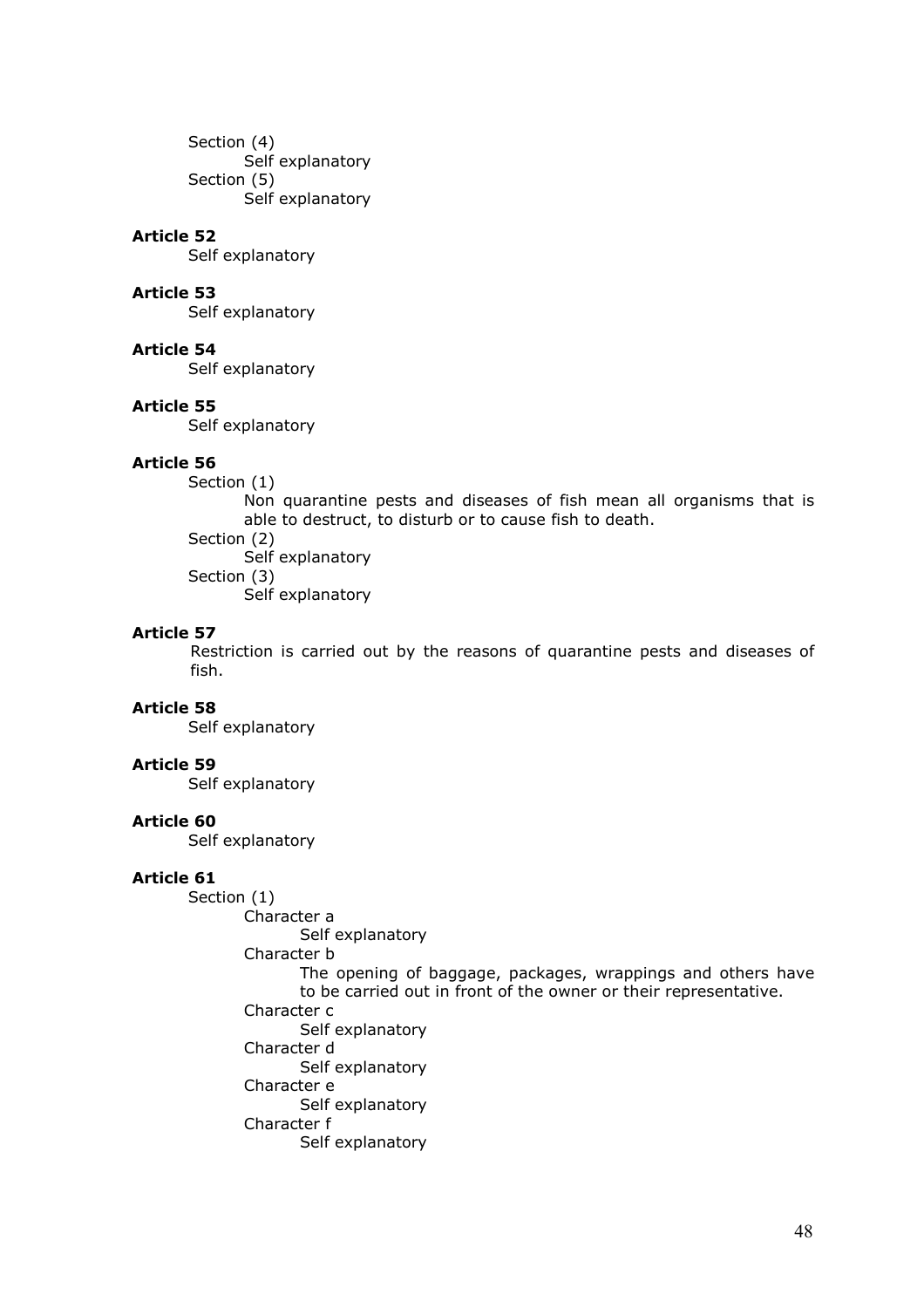Character g Self explanatory Character h Self explanatory

## Article 62

Self explanatory

### Article 63

 Section (1) Self explanatory Section (2) Character a Self explanatory Character b Self explanatory Character c

Self explanatory

Character d

Self explanatory

Character e

Self explanatory

Character f

 The supporting facility includes warehouse and transportation devices.

#### Section (3)

Self explanatory

## Article 64

Section (1)

The determining of places and facilities that belong to individual or corporation as quarantine installation can be done in the following conditions:

- a. The Government has not been able to establish quarantine installation at that place.
- b. Quarantine installation at that place cannot hold the carrier that necessary to be subjected to quarantine actions.
- c. The individual or corporation have already had an adequate place and facilities, so that they can be determined as quarantine installation in order to facilitate quarantine actions to the carrier.

#### Section (2)

Self explanatory

### Article 65

Self explanatory

### Article 66

Self explanatory

### Article 67

Self explanatory

## Article 68

 Section (1) Self explanatory